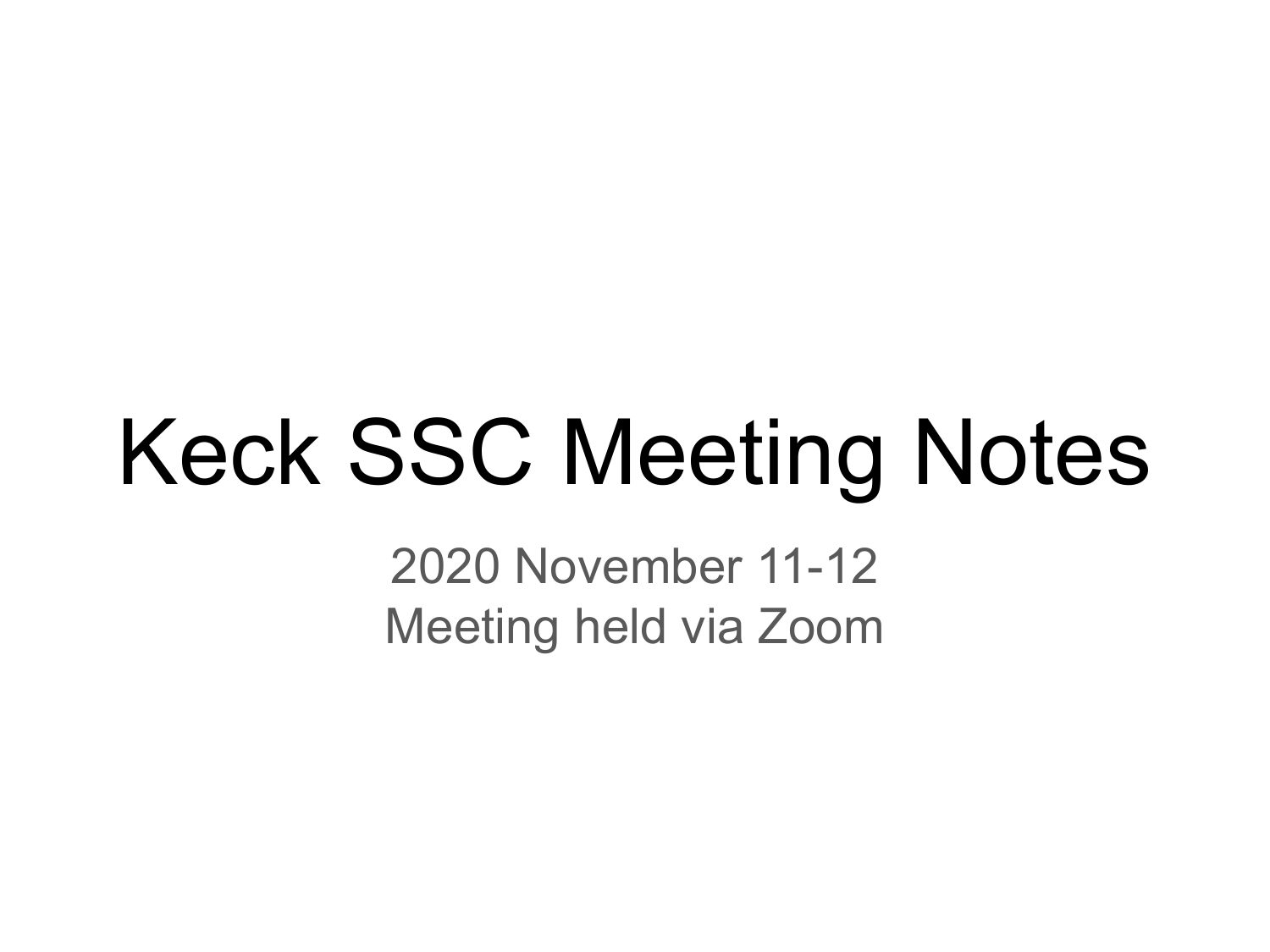#### Introduction

- The SSC enthusiastically congratulates Andrea Ghez, her group, and the greater Keck team including Peter Wizinowich, Keith Matthews, and WMKO staff, on the Nobel Prize in Physics awarded for Galactic Center research.

- The SSC thanks Andrew Howard, Courtney Dressing, and Shelly Pelfrey for organizing a great 2020 Keck Science Meeting.

- The SSC welcomes Ryan Chornock, new Northwestern representative.

- The SSC welcomes Meagan O'Shea as the Keck Executive assistant.

- The SSC congratulates Leslie Kissner on her retirement and thanks her for 17 years of service at WMKO.

- The SSC commends the WMKO staff and management for its dedication & innovation in continuing high-quality operations despite significant COVID constraints and impacts.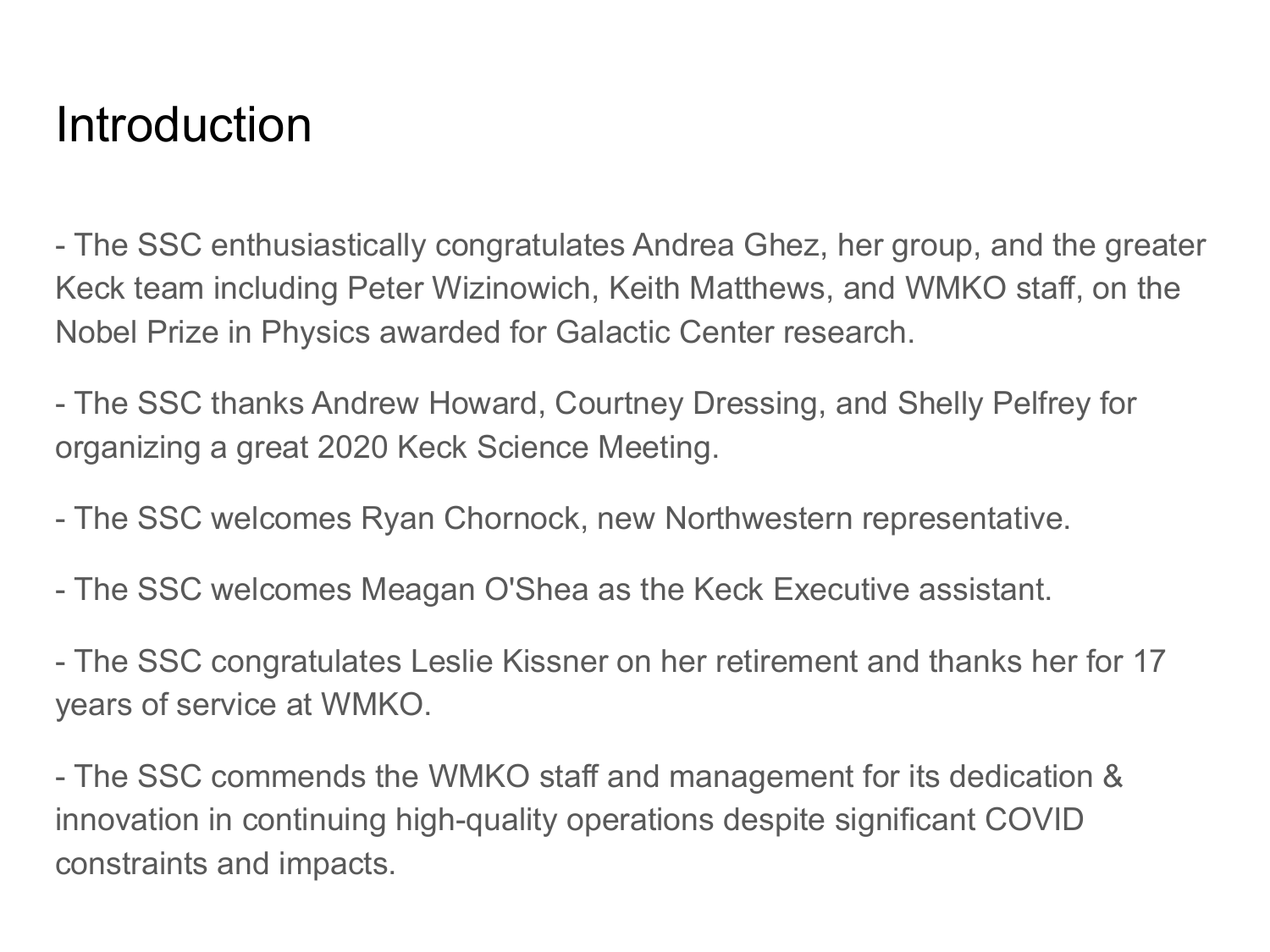# Observatory report

- COVID status
	- No positive cases among WMKO employees or family members
	- Operating restrictions in place
	- Return to Site Initiative -- safely increase employee presence on summit and at HQ Depends on conditions; goal to have preparations in place for initiative by January
		- WMKO will maintain 2 test approach to allow mainland contractors to come back on site
- Maunakea Update
	- IfA Director search on hold. Interim Director McLaren stepping down in Jan.
	- OMKM Director Nagata retiring. Loss of other staff and institutional knowledge
- Only 9% of allocated ToOs were used 2018B 2020
- Observatory FY21 Plan is impacted by COVID
	- Project implementation is impacted and infrastructure projects delayed
	- No shutdowns planned, but will be revisited if COVID cases surge
	- Maintain staffing for externally funded projects
- **Strategic Planning** 
	- Full Keck strategic plan dates to 2002; Science component last updated in 2016
	- Keck will remain the largest telescope in Northern Hemisphere for ~15+ years
	- Propose full update of strategic plan over next year; present to SSC and Board Nov 2021
		- **SSC Endorses the concept**
	- Will include all WMKO partners, with input from all stakeholders
	- Science, Community, and Infrastructure components
		- Science component to include Astro2020 and kick off March 2021
		- Summer 2021 workshop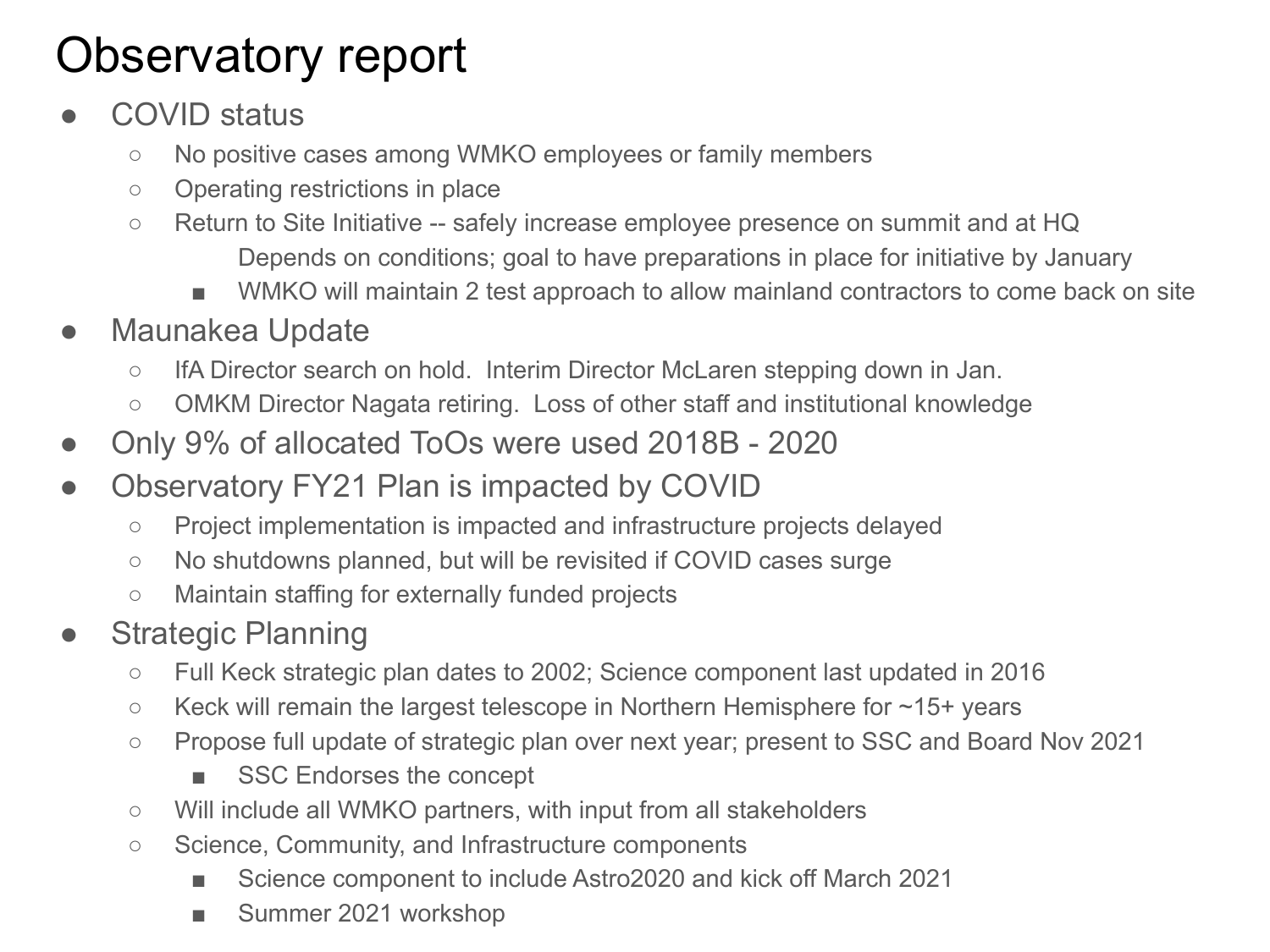# Observatory report (2): Major Projects

#### ● KCRM

- On-track for Oct 2021 delivery, first light March 2022, available 2022B
- Cryostat and detector housing received by UCO, gratings and other optics arriving
- Camera optics (Winlight) and detector system are critical path items
- LRIS Red
	- Performance of current LRIS Red side continues to decline
	- Full new detector system to be delivered Feb 2021, commission during normal sky time
	- Detectors delivered, Det mount being fabricated, dewar ready
- KPF
	- Delivery in January 2022: matches NSF MSIP Schedule
		- Critical path has 7 weeks schedule slack until Assembly, Integration, and Test
		- Winlight camera optics on schedule but re-formatter optics are slipping
	- Zerodur bench is being machined at Schott
	- Detectors are now being processed and backside-thinned (U Az)
	- Vendor damaged collimator in polishing; new blank being cut
	- Interferometer hardware cleaned out of WMKO basement; preparing for KPF arrival
- **KAPA** 
	- PDR/DDR to be held Nov 19 & 20
- NIRSPEC / HISPEC Laser Frequency Comb
	- Heising-Simons has awarded funding; Stephanie Leifer (JPL) is PI
	- Hardware to arrive Summer 2021; will then be integrated into NIRSPEC and KPIC
- SSC impressed with good progress despite significant COVID impacts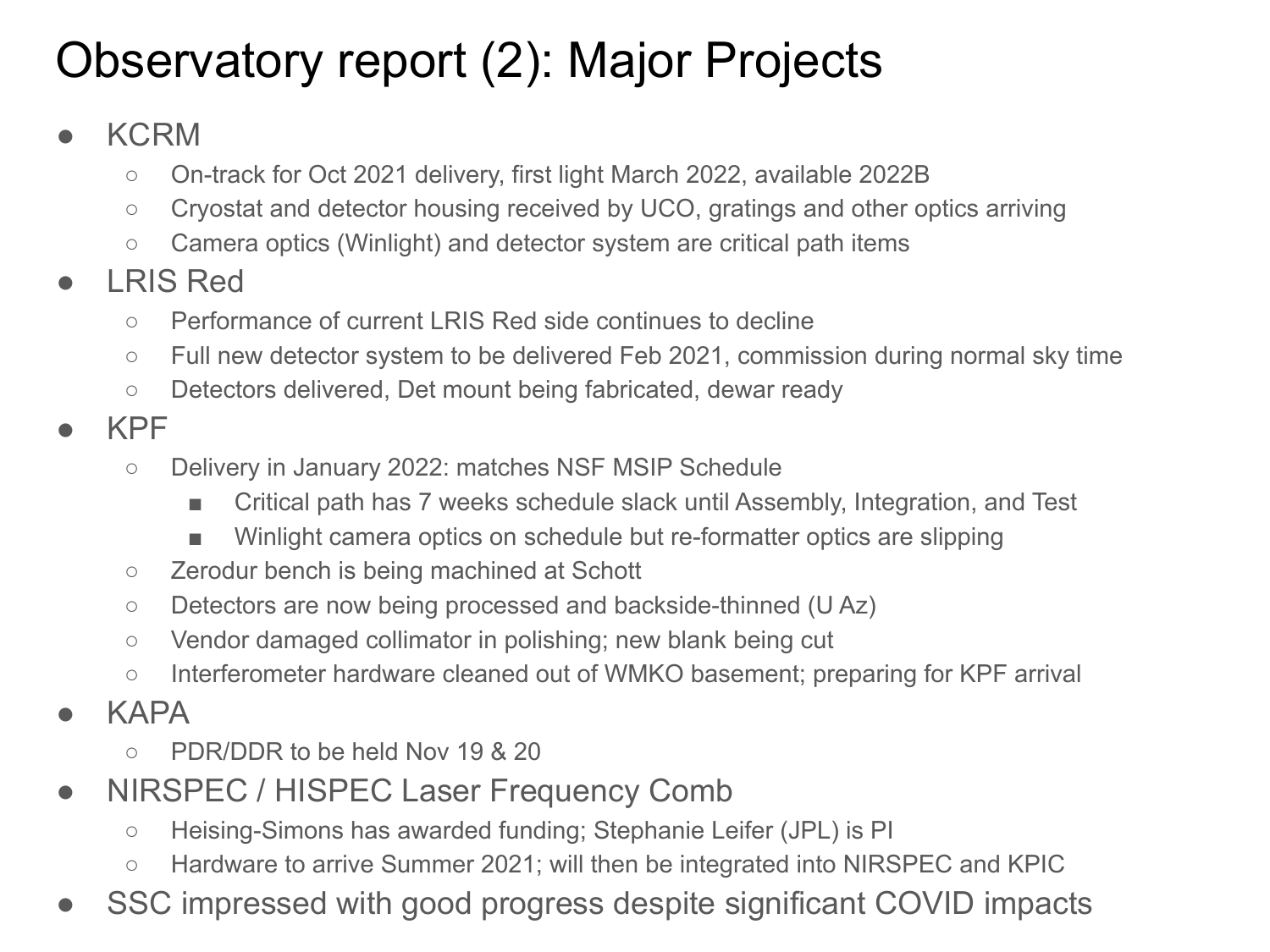# COVID impacts

Day operations: Summit Ops & HQ facilities staff are required to be on-site

- All CDC and state/county safety guidelines and mandates are being followed
- some tasks more difficult, some not being done (e.g. segment exchange)
- Daytime ops now on 7 days per week schedule, so larger group of summit staff on weekends & holidays compared to pre-COVID. Working well.

TDA science: no instrument switches allowed for ToO

KSM meeting was conducted on-line and had 425 participants, the largest ever.

Impacts to external projects (and similarly for internal projects) due to:

- 1. Restricted access to campus labs & shops
- 2. Persisting inefficiencies of working from home offices
- 3. Vendor inefficiencies
- 4. Process inefficiencies caused by lack of in-person meetings and discussion
- 5. Challenges in staff management, team continuity, hiring Note: Assembly, Integration, and Testing will be affected for LRIS/KCRM/KPF

**The SSC commends the WMKO staff and management for its dedication & innovation in continuing high-quality operations during these times.**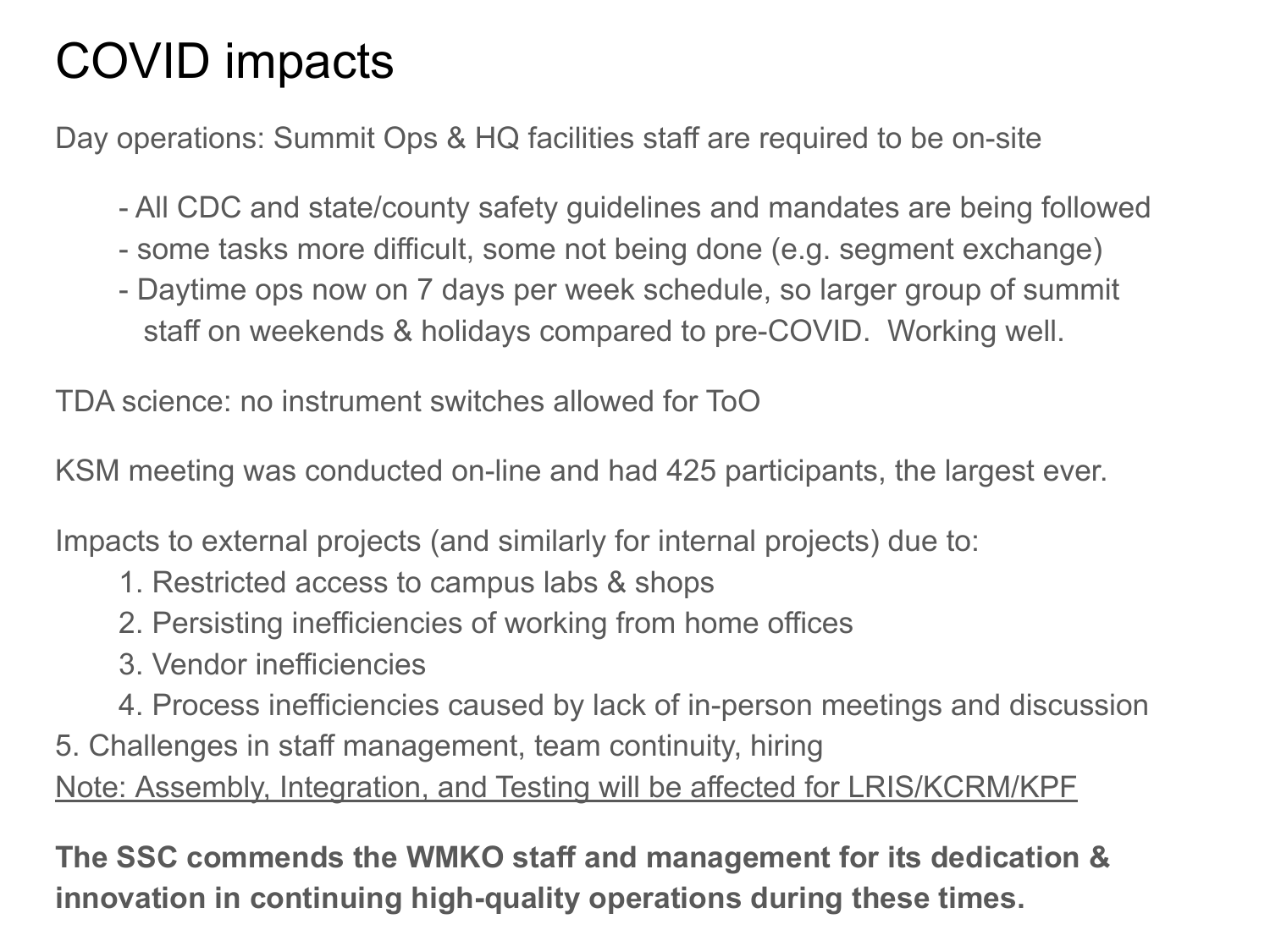### Pajama Mode observing and impacts on science

- Pajama Mode is now ~80% of observing; some observers able to use official sites.
- Positives:
	- Can get technical help readily from WMKO staff through the VNC
	- Facilitates engagement by larger portion of team, including people on different continents and more senior observers with significant daytime duties.
	- Boosts inclusivity, e.g. single parents & observers lacking travel funds
	- Improved observing efficiency from being able to bring in experts for a portion of the night (e.g. specialty observations & real-time debugging)
	- Facilitates involvement of collaborators, now all over the world.
	- Improved physical comfort compared to some Remote Observing rooms
- Negatives:
	- Reduced interactions with Keck staff: potential loss for both PIs & WMKO
	- Minor inefficiencies due to bad internet connections, poor microphones, lack of monitor real estate causing windows to be hidden
	- Potential loss of focus while observing from home
	- Added resource impact on WMKO staff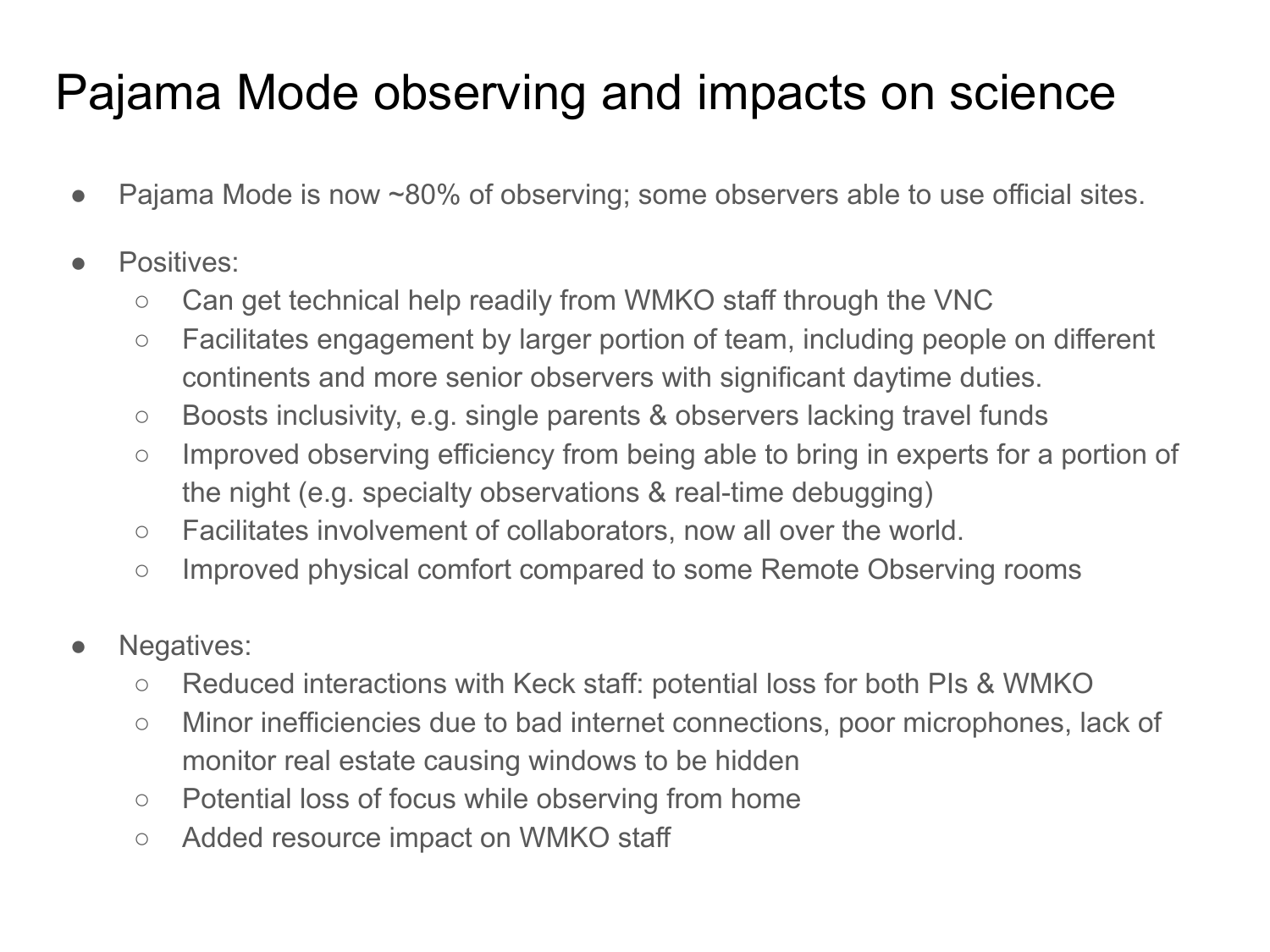#### Instrument Reports: General Metrics

- Staffing: Elena Manjavacas has departed to work on *JWST*. Rosalie McGurk hired as a staff astronomer, starting in March. One SA position in recruitment.
- Consistent ~50% open-shutter science time over the past 6 years.
- Instrument use on-sky shown, some changes over time as KCWI and NIRES came online.
- Faults: KCWI and NIRES have decreased, NIRSPEC, OSIRIS, NIRC2 have increased a bit with new modes.
- Publication numbers per instrument largely consistent over time; new instruments still spinning up. KOA publication rate is tracked as well.
- Papers per night (using # nights of previous year) shown. Largely flat distribution. Differences in rates for instruments may be due to usage mode (survey+single object), pipeline maturity, and assumption of 1 year to publication.
- Instrument assessment includes 5x5 risk matrix (likelihood vs. impact)
- LN2-cooling impacts are both likely and impactful
	- 6 of 10 instruments have LN2 cryostats (soon to be 8/12)
	- Supply risk: 2 major interrupts in past year
	- Manufacturing plant down, also COVID shortages, summit access issues
	- Cryostat stability is risk to detectors and optics (through unintended thermal cycles)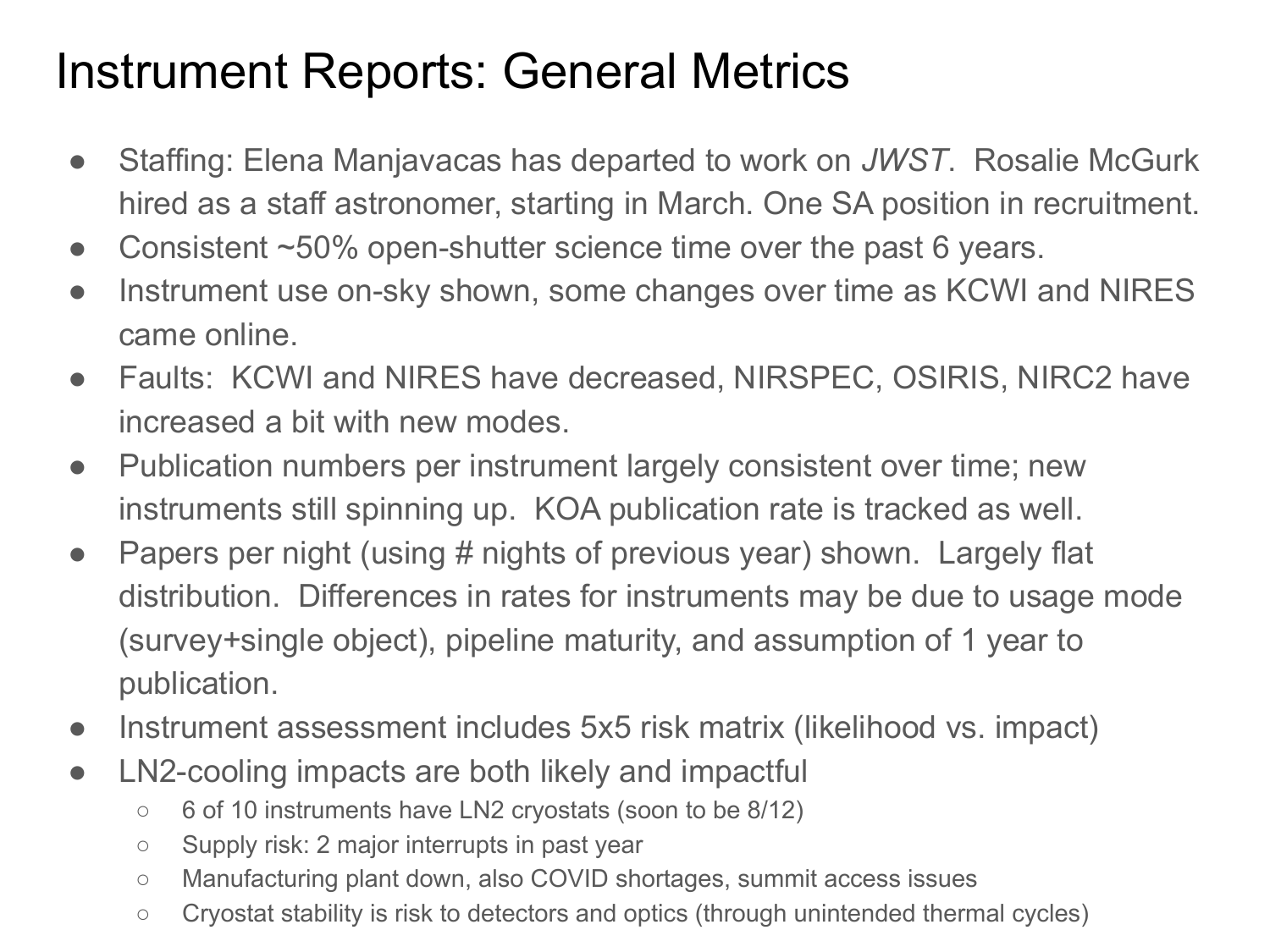#### Instrument Reports: General Metrics

#### **Useable on-sky time**

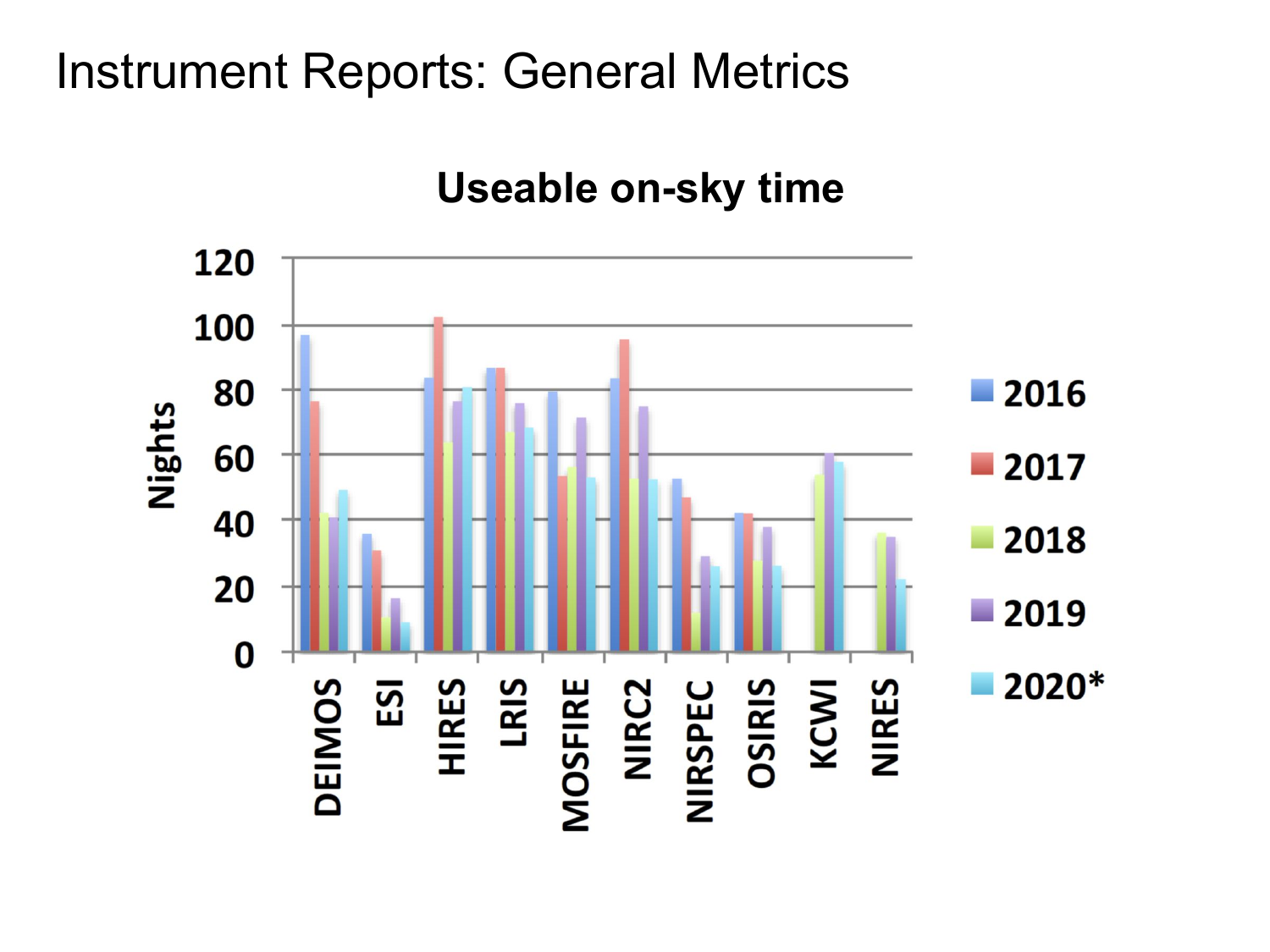#### Instrument Reports: General Metrics

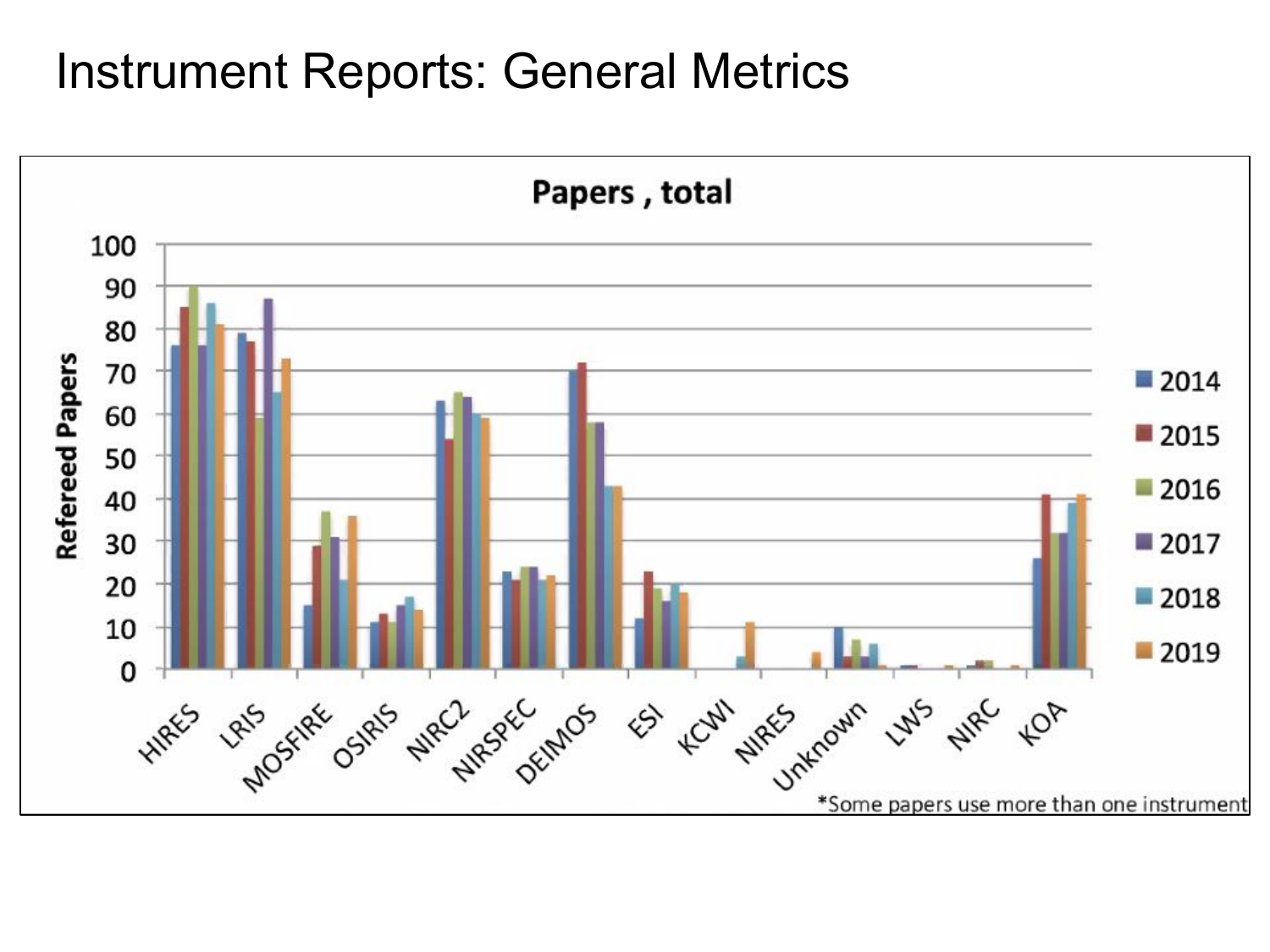# LRIS

- Most productive Keck instrument (along with HIRES)
- Aging is causing problems mechanically and with detectors
- Risk matrix
	- Probable/major: Red CCD failure before replacement
	- Mechanical problems can be probable/minor, possible/serious, or unlikely/major
- Current problems:
	- Red side CCD: 4 amplifiers: 2 are dead, 3rd is unstable
	- Several mechanisms are unreliable (have to be moved several times)
	- Worn-out parts: grinding noises, broken cables
	- Software incompatibility with modern Linux (affects keyword history and DSI)
		- Ongoing mitigation
	- Continuous problems causes strain on summit crew. Often requires interventions at beginning of each run
- Ongoing activities:
	- GUI upgrade to support binning/windowing complete
	- Mechanism software upgrade to support keyword history complete
	- Cost analysis for overhaul not yet started
	- LRIS PypeIt module not yet started
	- Red-side upgrade scheduled for March
- Polarimeter damage
	- Beamsplitter e-ray prism has detached from o-ray prism, and calcite crystal is chipped
	- Looking into sending back to Karl Lambrecht Co. for assessment of repair/replacement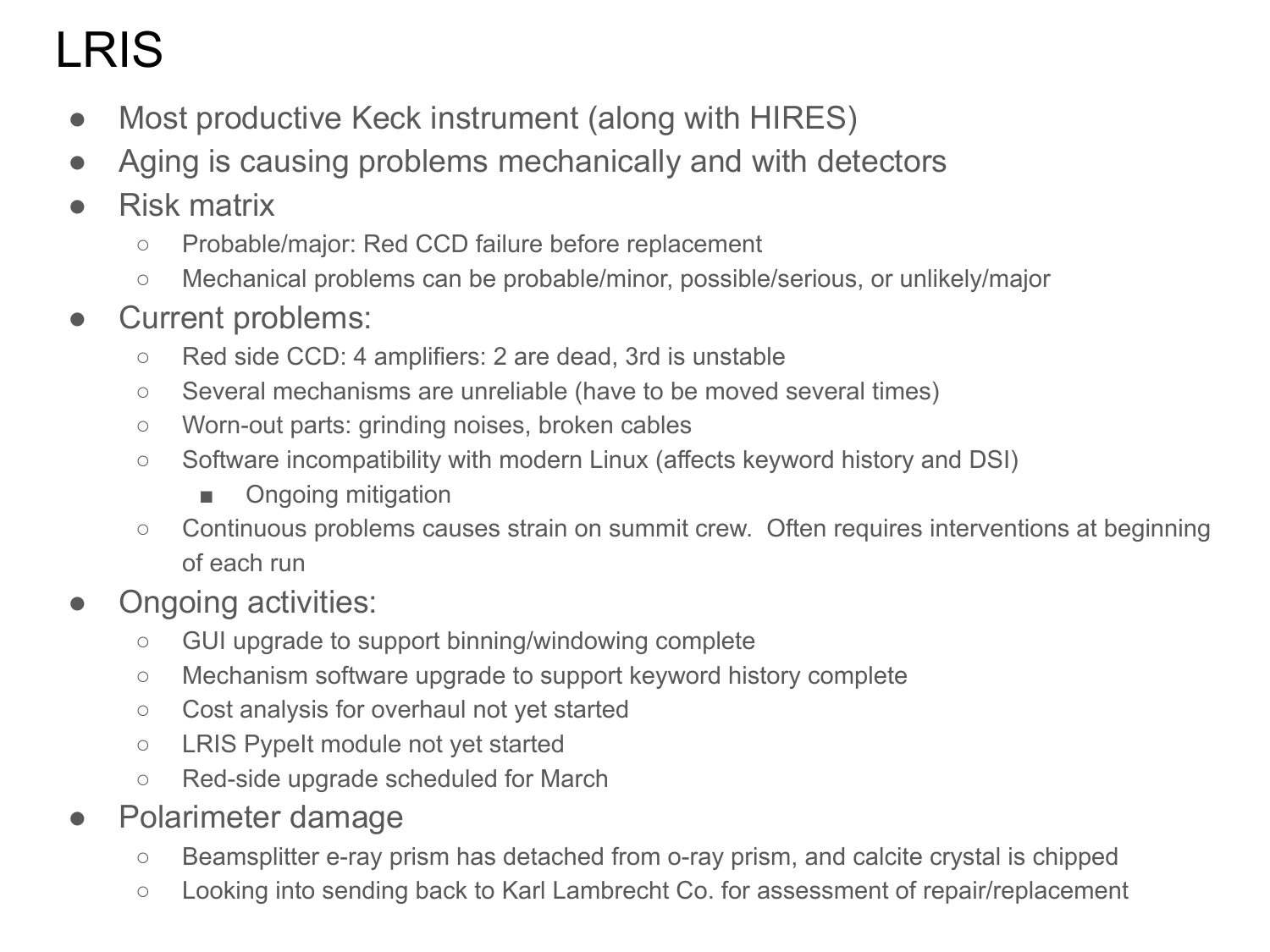# **HIRES**

#### Risk matrix

- possible/major: CCD dewar warm up. Specialized procedure, O2 soak. Procedure is not known. Hasn't warmed up in 16 years.
- unlikely/major: CCD crate failure, solaris server failure
- Very unlikely/major: motor crate failure
- unlikely/serious: CCD shutter failure
- Stable operations in all of 2020. Linux upgrade for user interface (vm-hires)
- Compact HIRES mechanism GUI replaces old XHIRES GUI
	- Some desire for retaining old view of light path expressed
- K1 dome leak caused water to pool on HIRES enclosure. Crack in instrument enclosure caused a small amount of water to leak inside.
	- No water contact with dewar or optics. After elevated humidity, returned to normal after 2 days.
	- No evidence of water in data at 1% level
	- Roof re-sealed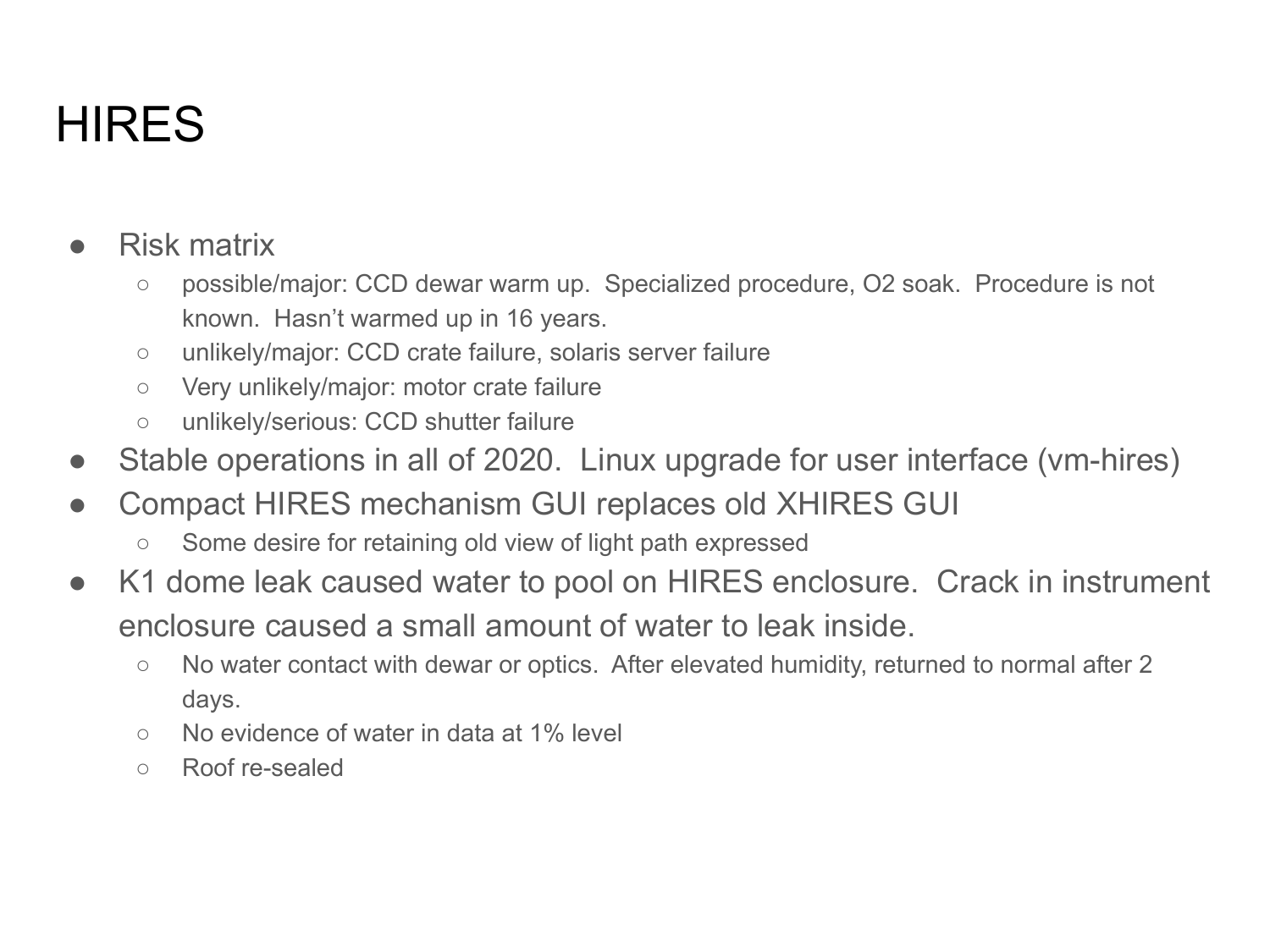# **OSIRIS**

#### ● Risk matrix

- Very likely/serious: mechanism
- Very likely/negligible: IMAG FeII filter bad image quality
- Very likely/minor: AO faults
- Probable/moderate: data reduction challenges
- Unlikely/serious: Windows detector server failure
- Very likely/serious: mechanism failure
- Updates from last year
	- Updated quicklook tool for correct orientation
	- Improved image sharpening for both spectrograph and imager
	- Provided NIRC2-like scripts for image (e.g. igoi, bxy3)
	- Migrated control software, scripts, VNCs from solaris to linux
	- Installed new Holographic Aperture Mask (HAM)
	- Realigned imager pupil mask
	- Fixed recmat issues, recalculated named positions for lenslet mask stage
- Lenslet mask stage failure
	- Troubleshooting: re-homing, service restart, driving motor steps (no sound), power cycling controllers, swapping control cables
	- Next step is to service in November. Warming up currently.
- Community-driven tasks
	- Wavelength calibration error study with UCLA
		- Differences in pupil with image scale
	- Imager DRP, with UCB KAPA group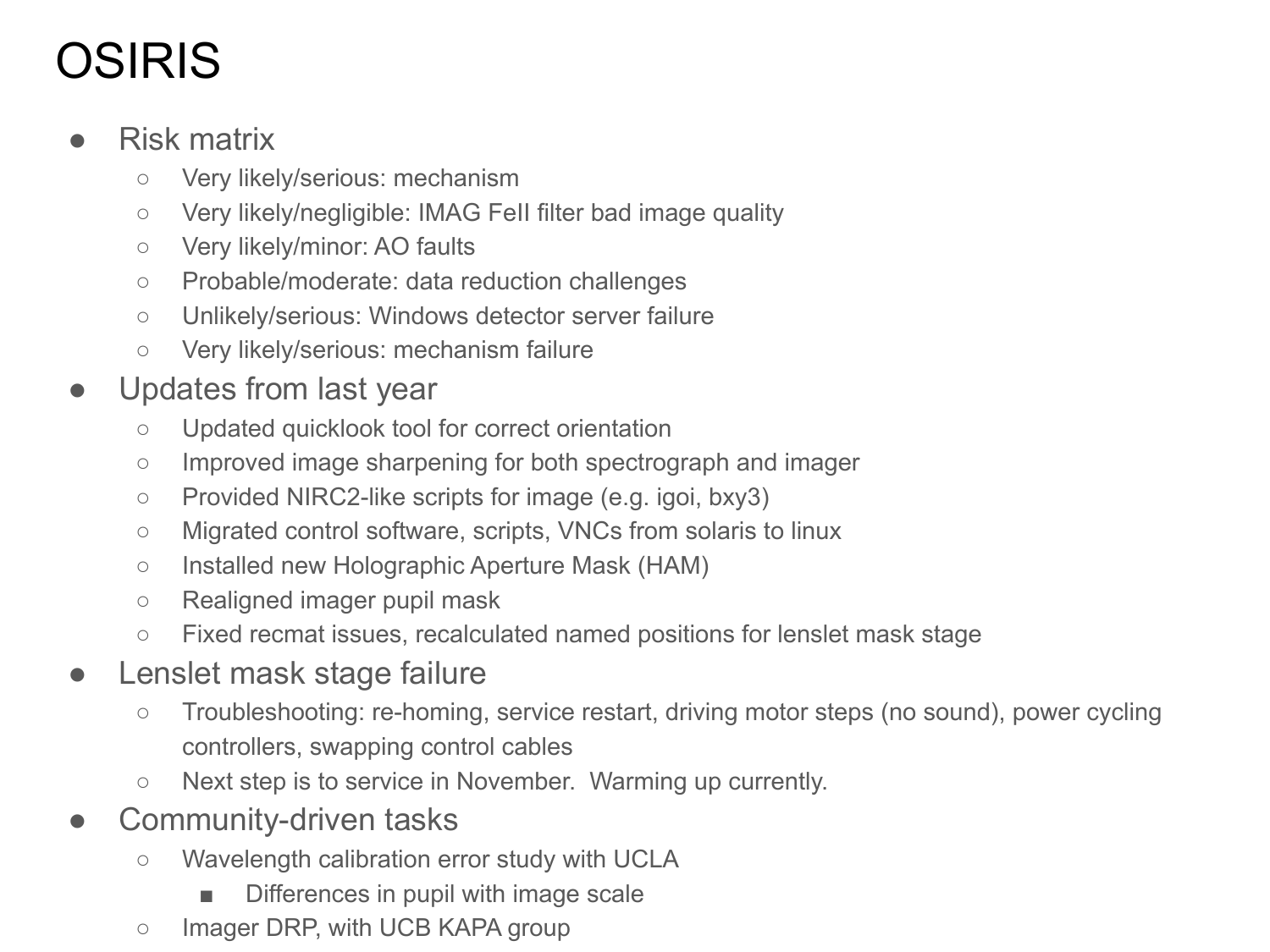### KCWI

- No major problems in 2020.
- Risk matrix:
	- Extended loss of power may cause overcooling of detector
	- Recurrent problems: major dewar leak
	- Integration of KCRM will be a major operation and entails risk
- A new pipeline has been developed and is now complete (e.g., real time, event driven, python based); released in January. Deployed in December and integrated in DSI. Will run automatically while observing.
- A new automatic startup (which is ready to accommodate KCRM) and autofill procedures have been developed. Autofill upgrade: moved outside of instrument; shared with DEIMOS.
- Dewar fix, new BH1 grating will be implemented once the KCWR integration is done. The polarimeter and deployment of the new pipeline and DSI prototype in December.
- The problem of the excessive charge injected in detector after binning switch still needs to be fixed.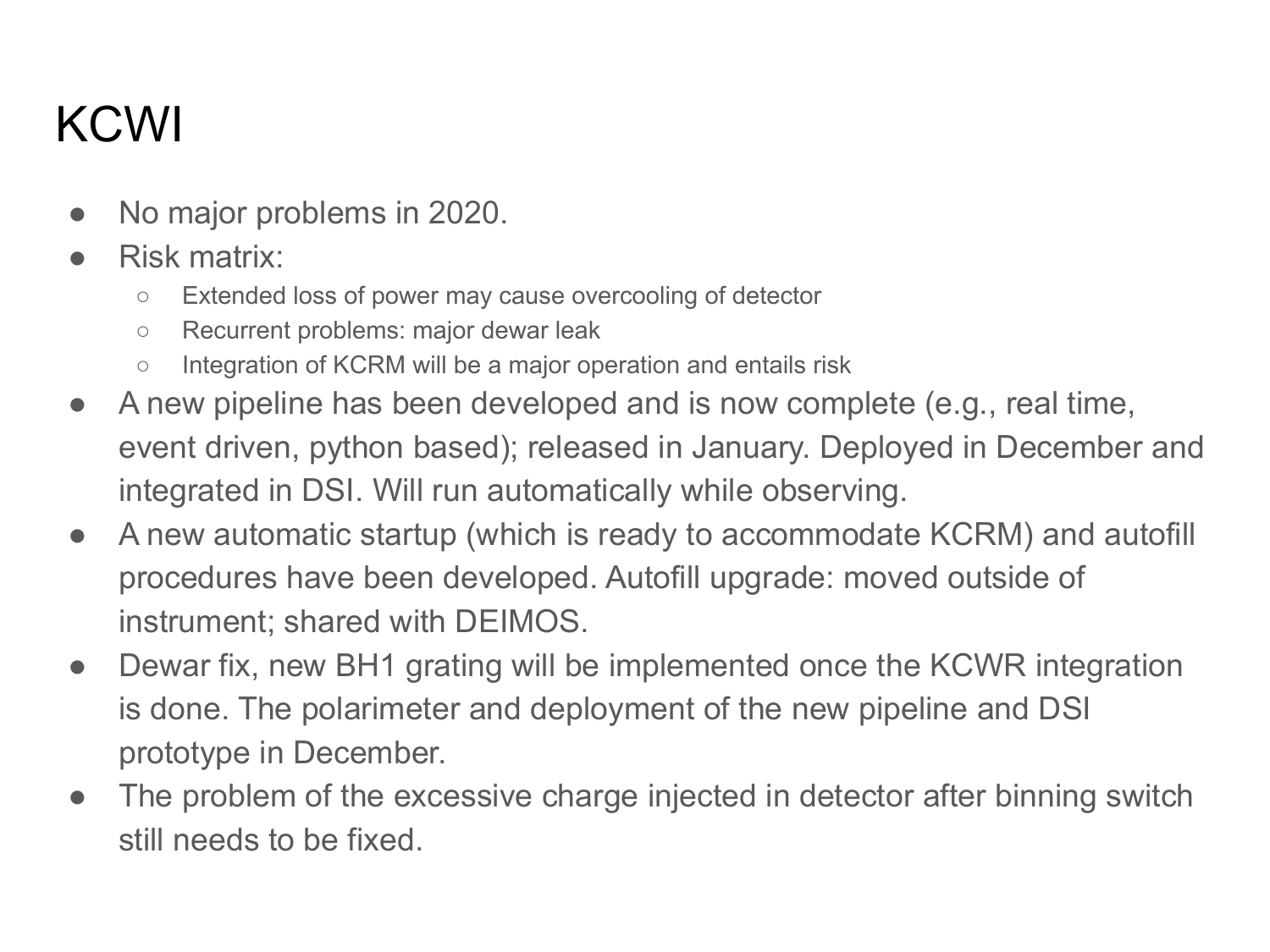# **DEIMOS**

- Risk matrix:
	- Serious problems with CCDs.
	- Rotator drive and optomechanical components are of concern. Mechanisms get stuck and have to be solved manually. Easy fix though.
	- Cryogenics: spontaneous soft vacuum event, detector dewar. Detector warmed up.
- Detector problems: not sensitive, not responding, striping, gradients, etc. Fixing is risky and complicated.
- Rotator drive degraded performance: high servo error while moving. Harmonic drive was replaced last year and again this month. A new rotator control system upgrade was also completed with new computer moved to Keck II computer room.
- Instrument host upgrade has been completed. Upgrade has incorporated new mechanism/instrument control and new data viewer scripts.
- Autofill upgrade completed: commonality with KCWI autofill.
- Pre-observing: Slitmask database migration pending; bring to Keck, eliminate dependency on UCO/Lick. New slitmask design tool in testing phase.
- Throughput upgrade: CCDs, detector dewar, flexure compensation mechanism. Major overhaul needed.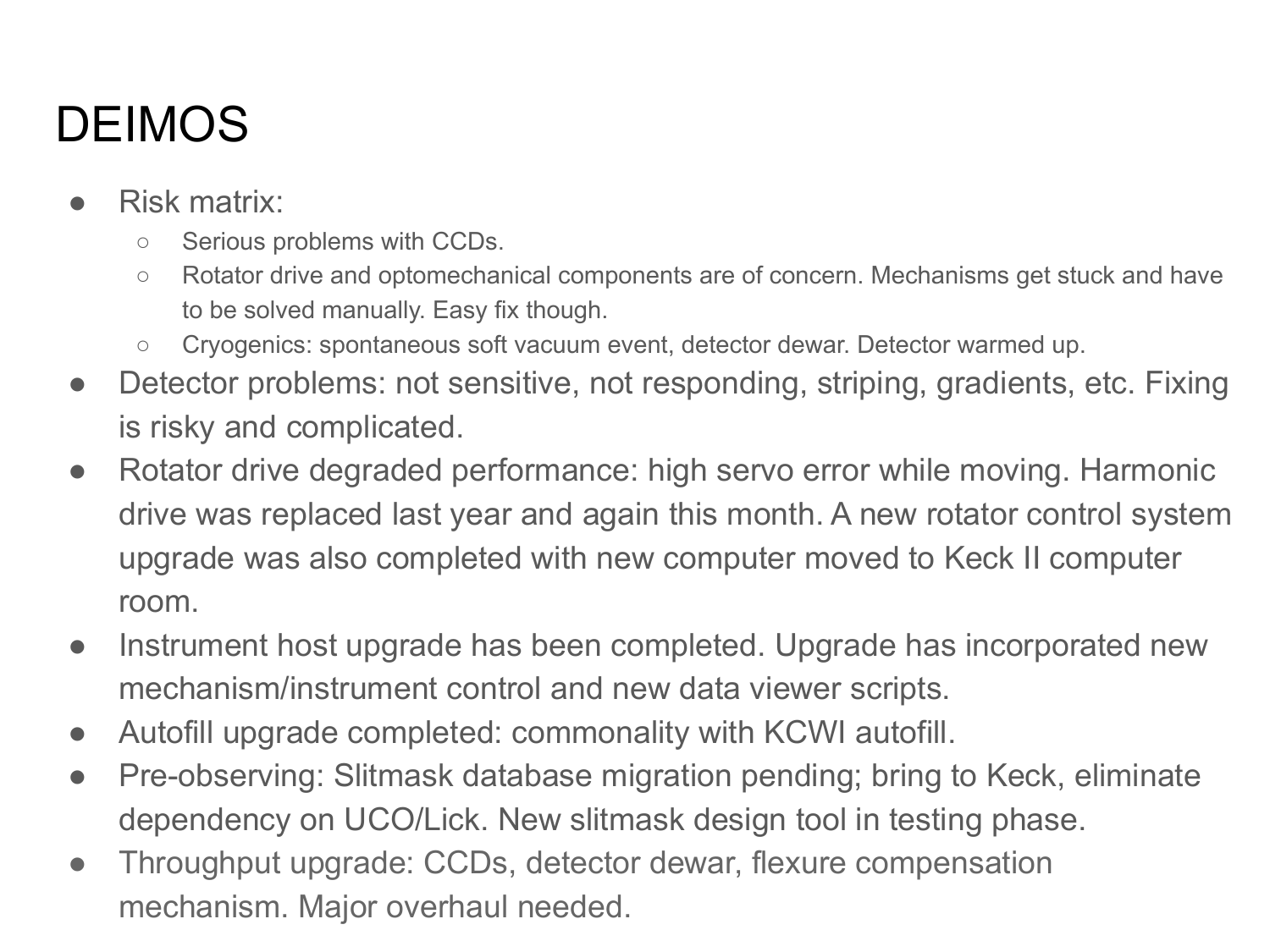#### NIRC2

- Coronagraphy one of the most popular observing modes nowadays
- Risk matrix:
	- A high risk item is the instrument host, which is quite obsolete (Solaris based).
	- Detector electronics: certain components reaching high obsolescence.
	- Detector transputers: Aladdin detector, old transputers. Haven't failed recently, but limited spares available.
- Issues:
	- Detector server crashes almost every night, but recovery is fast.
	- NIRC2 host suffered spontaneous reboots; seems solved by partial hardware replacement.
	- Low efficiency of operations with the Vortex Coronagraphy (VVC), upgrades suggested.
- Improvements: update image writing software (fix header problems / add PyWFS keywords); PyWFS monitoring GUIs now available on NIRC2 VNCs.
- For some imaging science cases, more modern OSIRIS could be used instead of NIRC2, achieving better detector performances and wider FOV.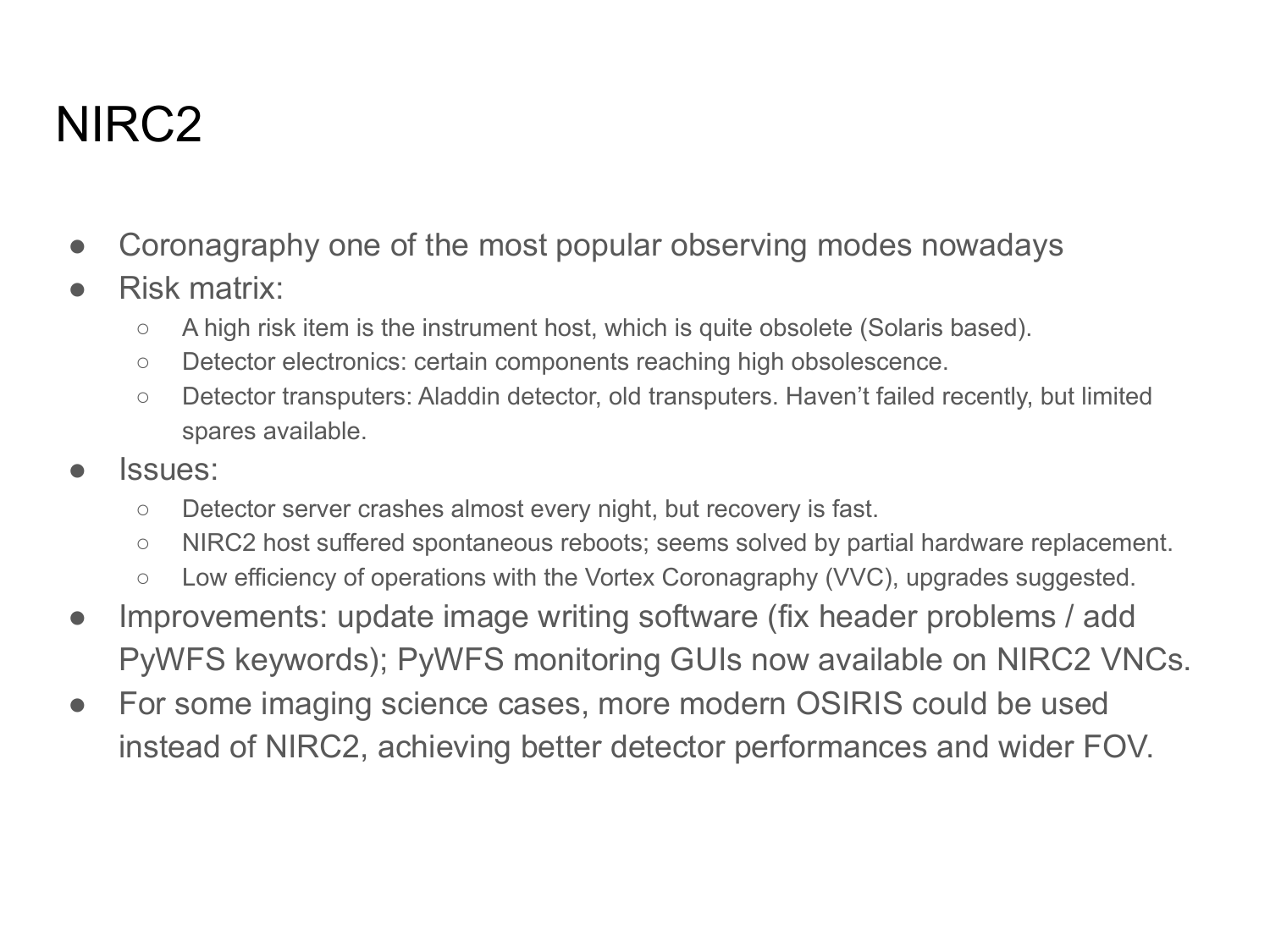### ESI

#### Risk matrix

- Risk of disruption to cryo supply
- Detector system failure associated with obsolescence.
- Guider failure: issues with an encoder in the mechanism
- Issue with poor rotator tracking: instrument was shaking. Missed lubrication test during shutdown. This has been fixed and other updates to the rotator amplifiers.
- Guider had a failure and was replaced with the spare. A new spare is now developed based on other instrument spares.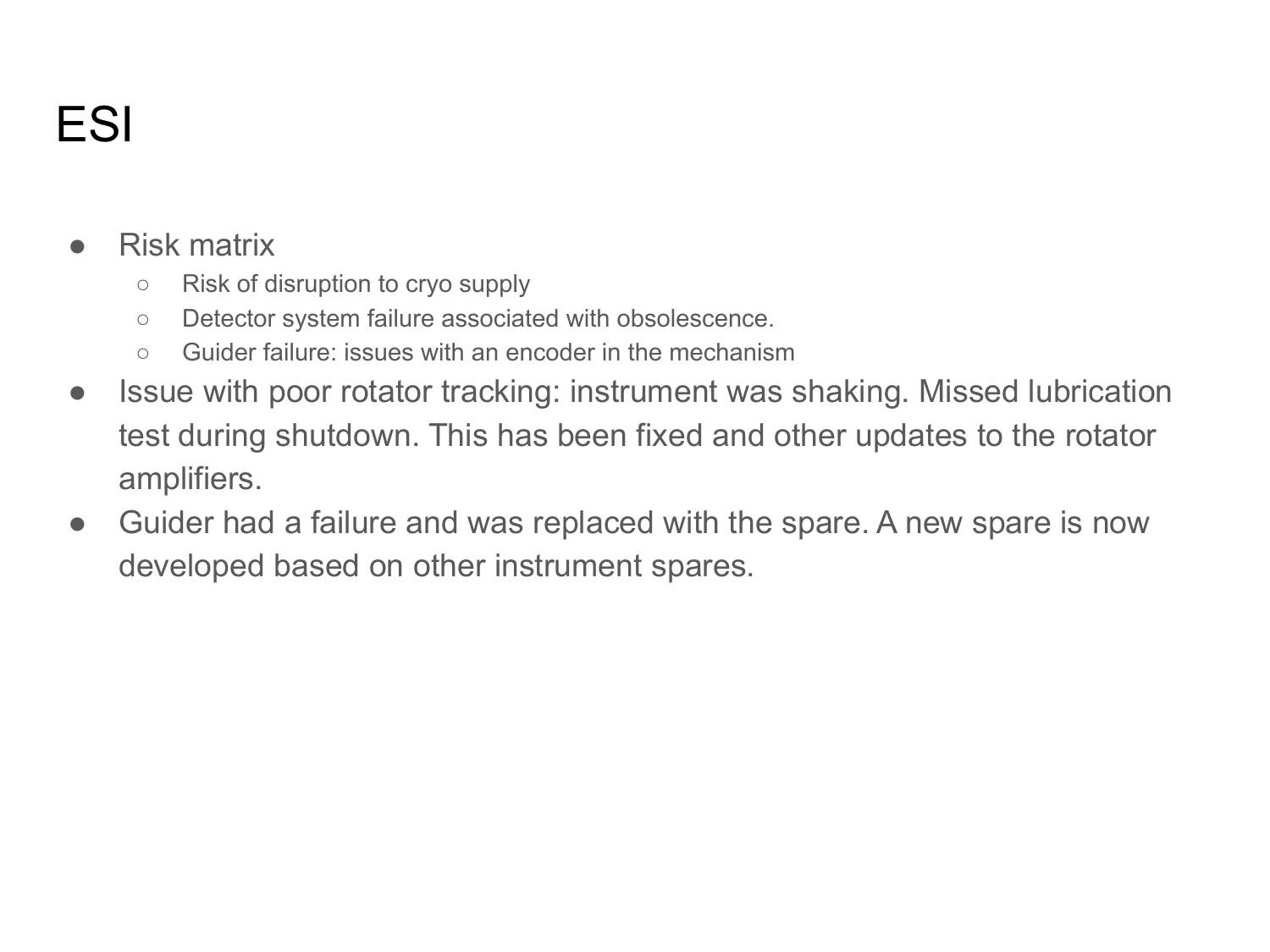#### NIRSPEC

- New detector installed in 2018 for both Spec and Scam.
- Now has AO-fed fiber injection mode, which has had recent science verification use (successful).
- Risks: CCR cold heads may fail; Echelle grating mechanism failure
- Servicing mission in Feb. 2020: rotator worm gear replaced, new pupil stop added to filter wheel, new CaF2 dewar window; SPEC detector made more light-tight; water removed with warming/pumping.
- Failure modes at present: Galil motion for internal stages, apparently due to high current draw (rotator and/or echelle grating mechanism). Power cycling helps, with re-initialization of mech.
- Upcoming service mission Feb 2021, replacing both CCR cold heads; replace failed pressure sensor; will pump for ~1 week to remove accumulated water.
- Work to reduce detector overheads (Keck Visiting Scholar student work involved)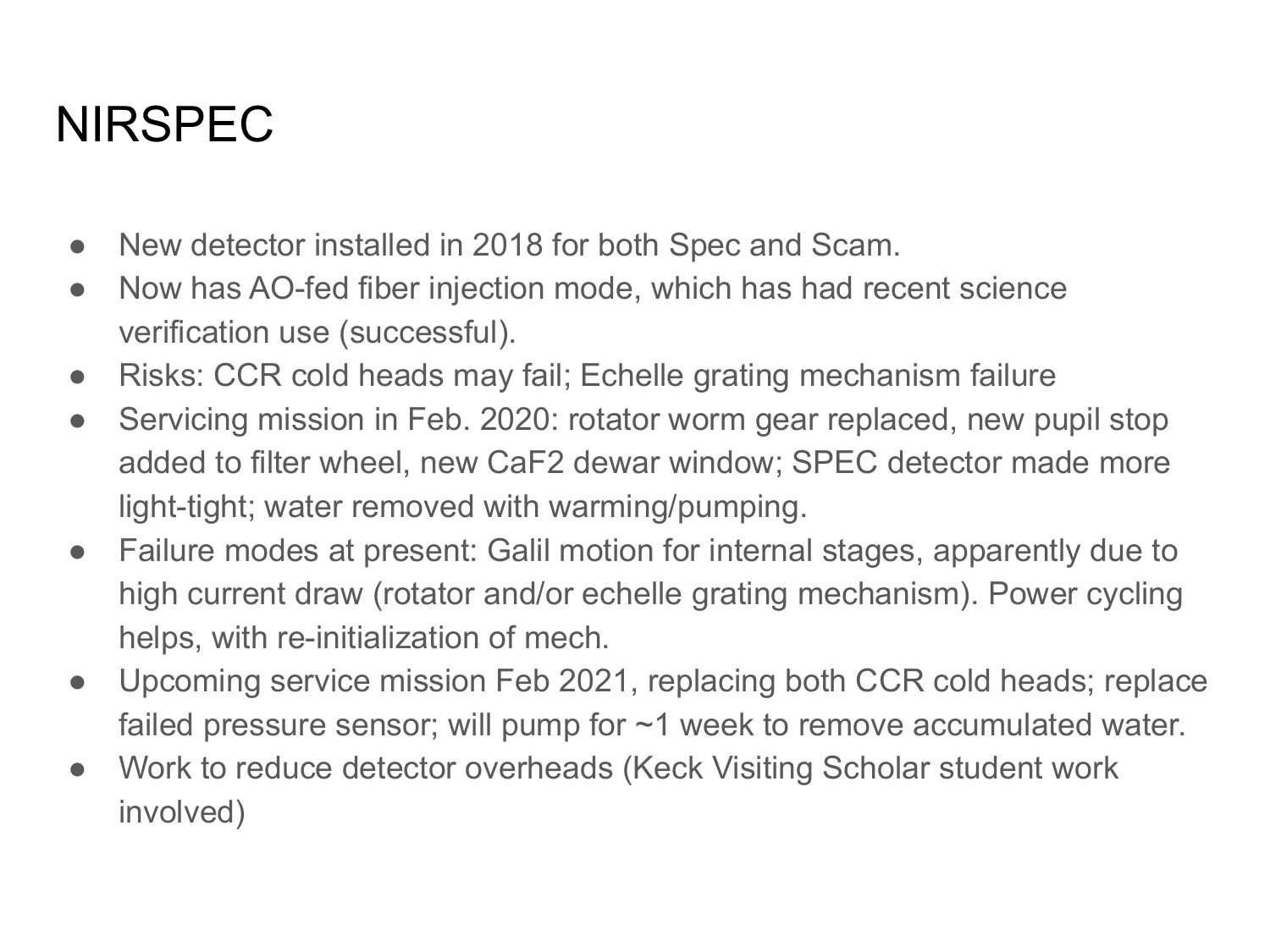#### **MOSFIRE**

- Has survived power interruptions over last 28 months during shutdowns.
- Guider repair complete replaced guider CCD
- Situation with spares has improved spare MACU board modified by summit staff, works in instrument. Spare FCS controller acquired, needs to have zero points (during daytime).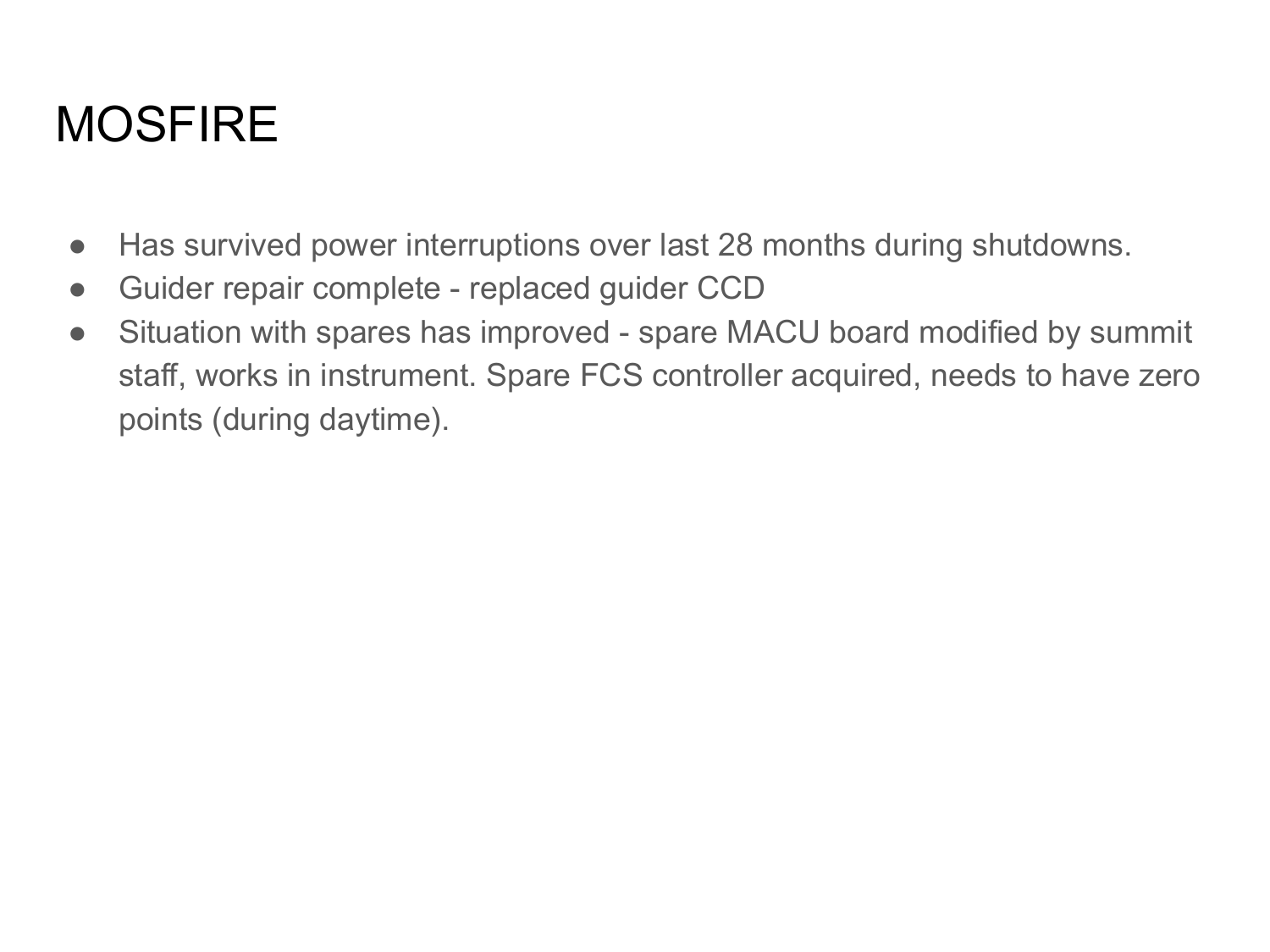### NIRES

- Work on slit-viewing camera guiding successfully tested, soon to be operational.
- Slit-guider flexure has now been measured, with max. Delta~1". Correction for this is in development.
- Working with PypeIt team to have a real time quick-look display.
- Risks: Leach boards; optical guider shutter.
- FCS: controlling the FCS (slit to science detector) needs calibration
- Guider shutter is problematic, needs replacing.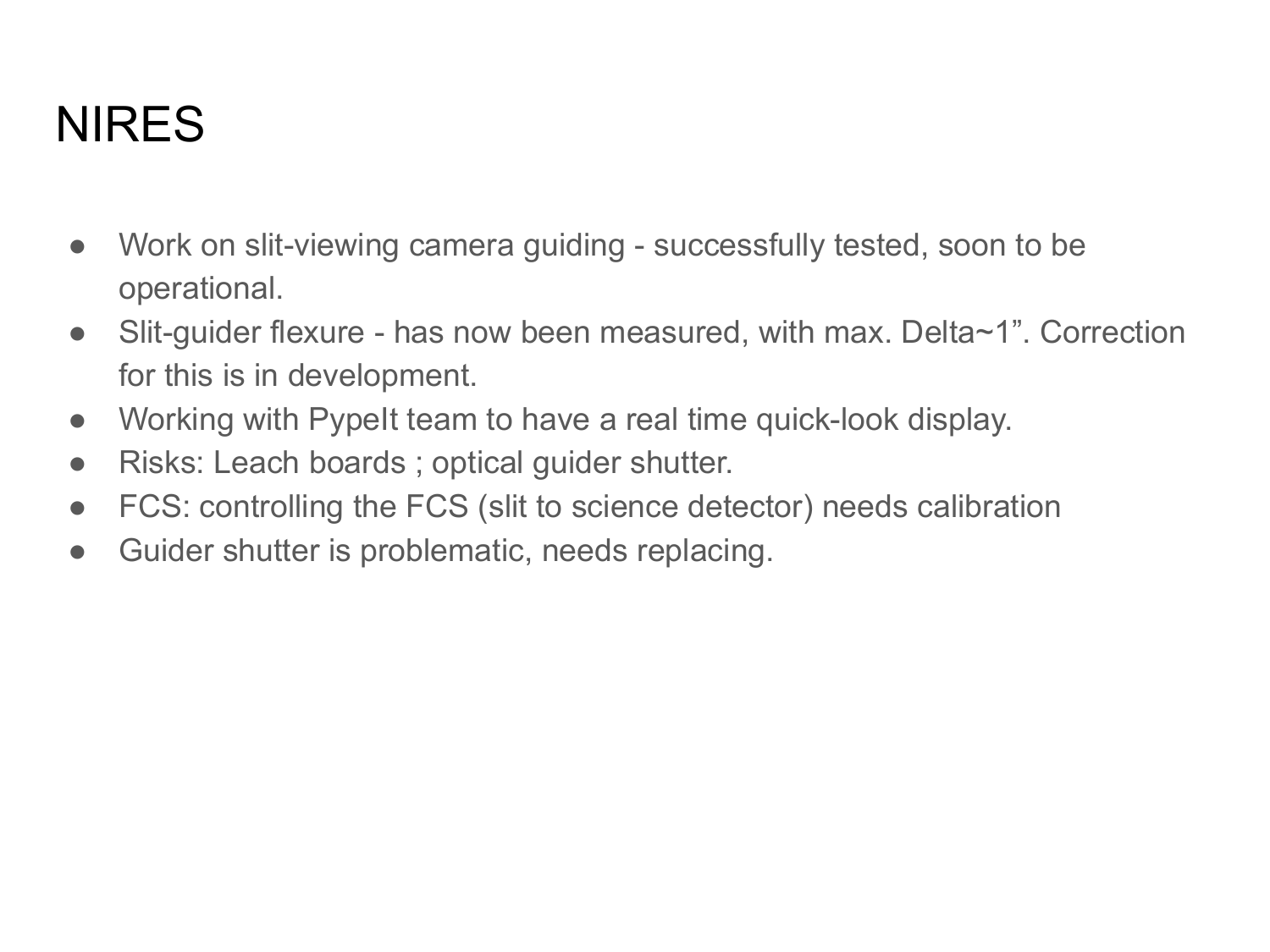#### Remote Observing

- Pre-COVID changes new software for launching VNCs complete; testing video conference hardware stalled due to COVID.
- Pajama Mode observing implemented due to COVID. Remote ops software under rapid development. 400 SSH keys in system now. New ticket tracking system to set up remote ops.
- Remote observing sites can now be set up with much greater ease.
- ISDN lines no longer used.
- Risks: network interruption at observer home (having multiple observers at different sites mitigates this issue)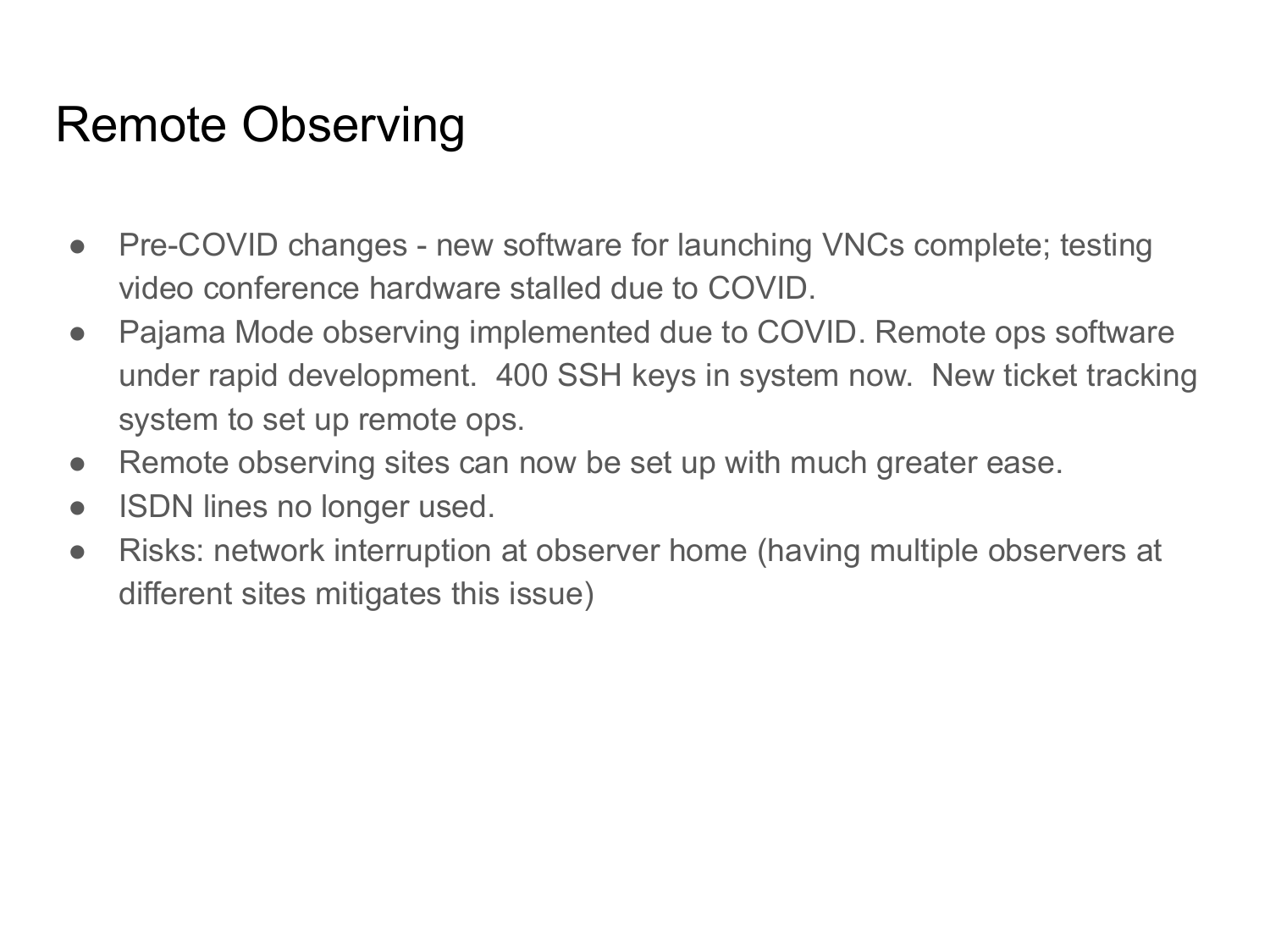#### KOA

- Numerous projects (12 listed) all on schedule
- Data will be ingested in real time
- Data available through Table Access Protocol and PyKOA (now available for HIRES)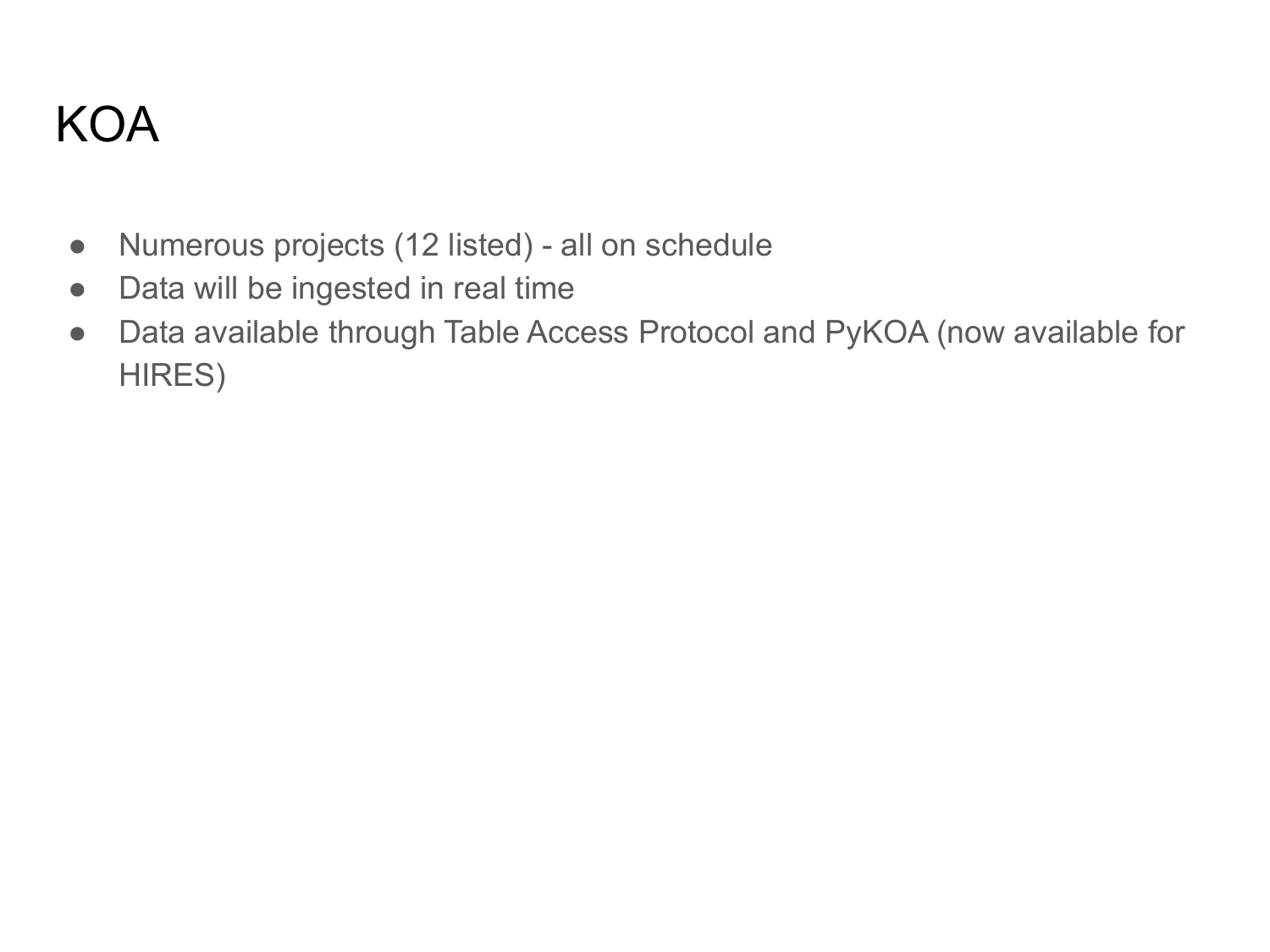### AO Operations

- Biggest likely AO risk is DM electronics failure due to age
- Have had some laser failures but no downtime due to using laser spare
- Working on reducing WFS pickup noise to reduce jumps, also DM Elex cooling
- TRICK IR TT sensor still requires visible TT star, limited to  $H/K < -14$  mag
- Excellent image quality but may be insufficient for KAPA
- 76 AO nights on K1 and 163 nights on K2, including 16 PyWFS, over past 12 months
- Continuing AO infrastructure work, characterizing low bandwidth WFS (MAGIQ ~1 mag less sensitive), deploying new aoserver computers, upgrade projects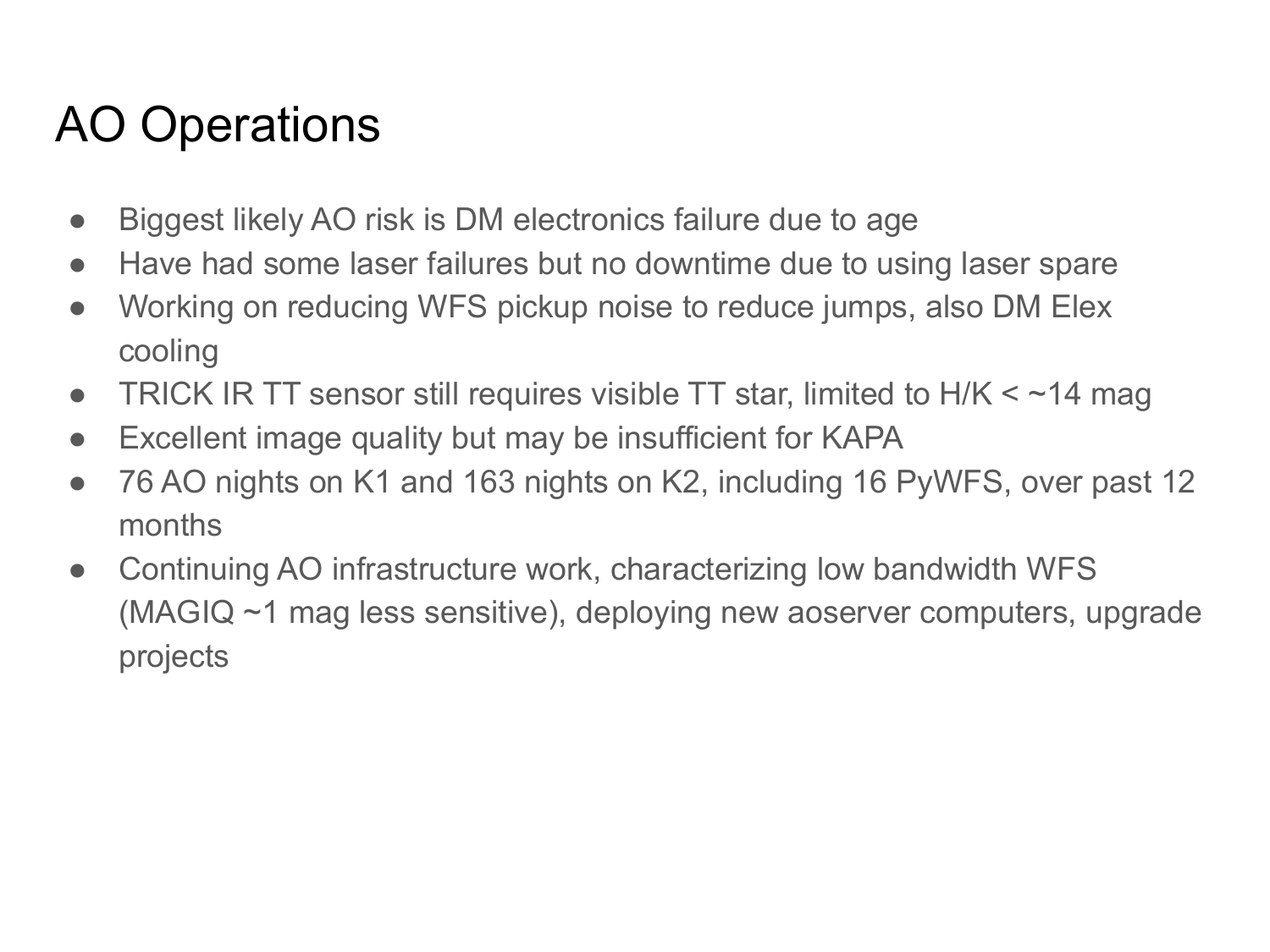### AO Development / KAPA

- Projects: RTC, KAPA, FIU coronagraph, precitive WFC, PyWFS, AO refurbishment, ORCAS mission study, High-contrast imaging, Advanced WFS& control
- KAPA adds laser tomography and expands IR TT beyond current TRICK
	- Concerned that LBWFS will limit sky coverage (R~18 mag); transfer to TRICK?
	- Several students involved at WMKO, UC, Caltech (UH?)
- Multiple KAPA subsystem PDRs and DDRs underway
- Significant KAPA developments in FY21: LMCT laser removal, RTC implementation / commissioning, laser tomography testing, fabricate asterism generator, complete other components (TRICK, PSF-R)
- Approaching monthly KAPA science meetings:
	- 4 key science themes: GC; dark matter / energy; young exoplanets; lensed galaxies
	- KAPA science tools being developed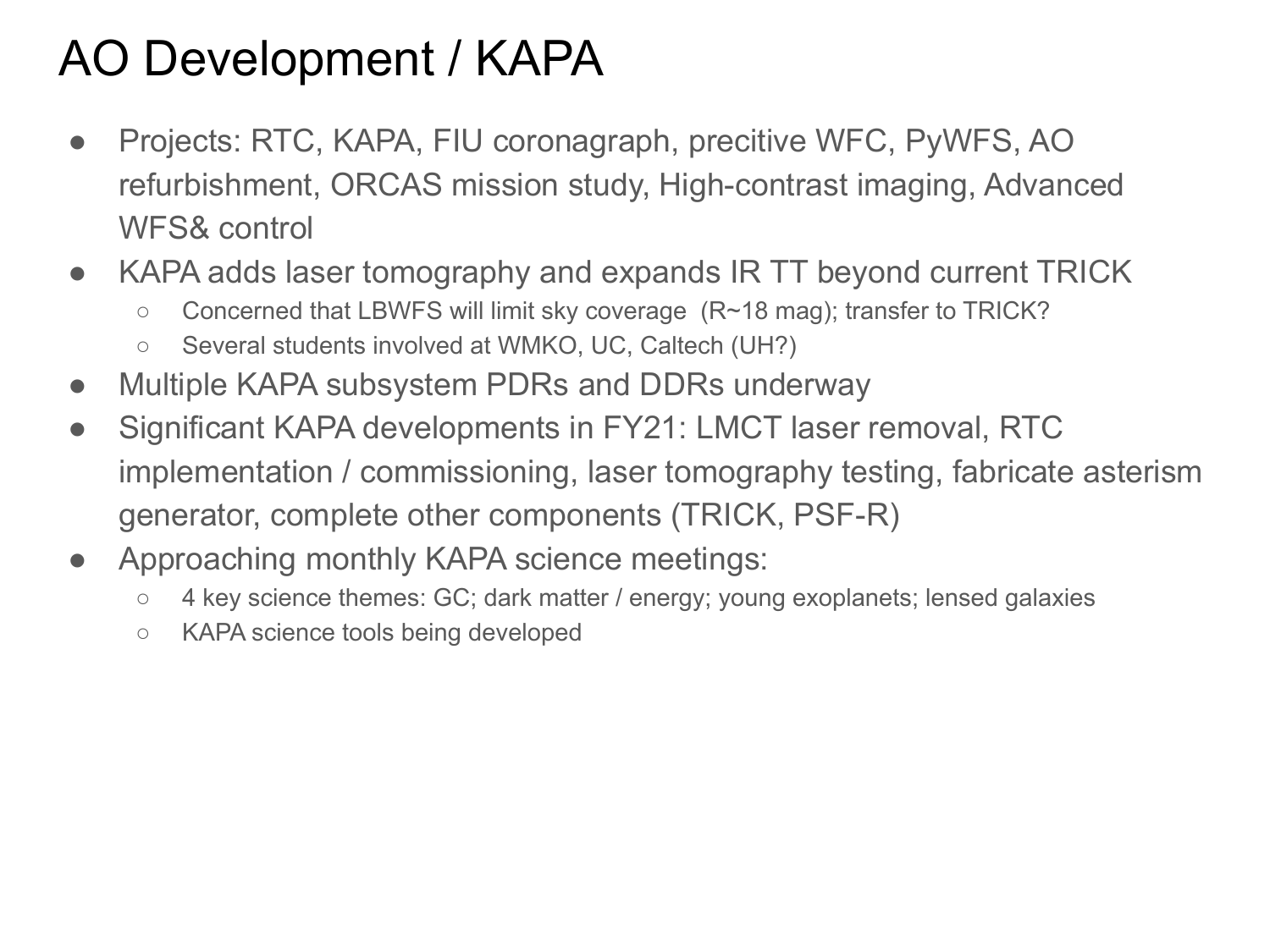### AO Development: PyWFS + KPIC + demos

- Good performance with several NIRC2 + PyWFS papers already published
- PyWFS is providing correction for KPIC
- KPIC Phase 1 is now producing science results
	- Throughput has been improved by a factor of 10 (on NIRSPEC) since first implementation; still improving
	- KPIC being implemented for NIRC2 and NIRSPEC
	- KPIC Phase 2 planned for 2021
- High contrast AO demos being done with predictive WFC, speckle nulling, electric field conjugation, faster correction, telescope segment phasing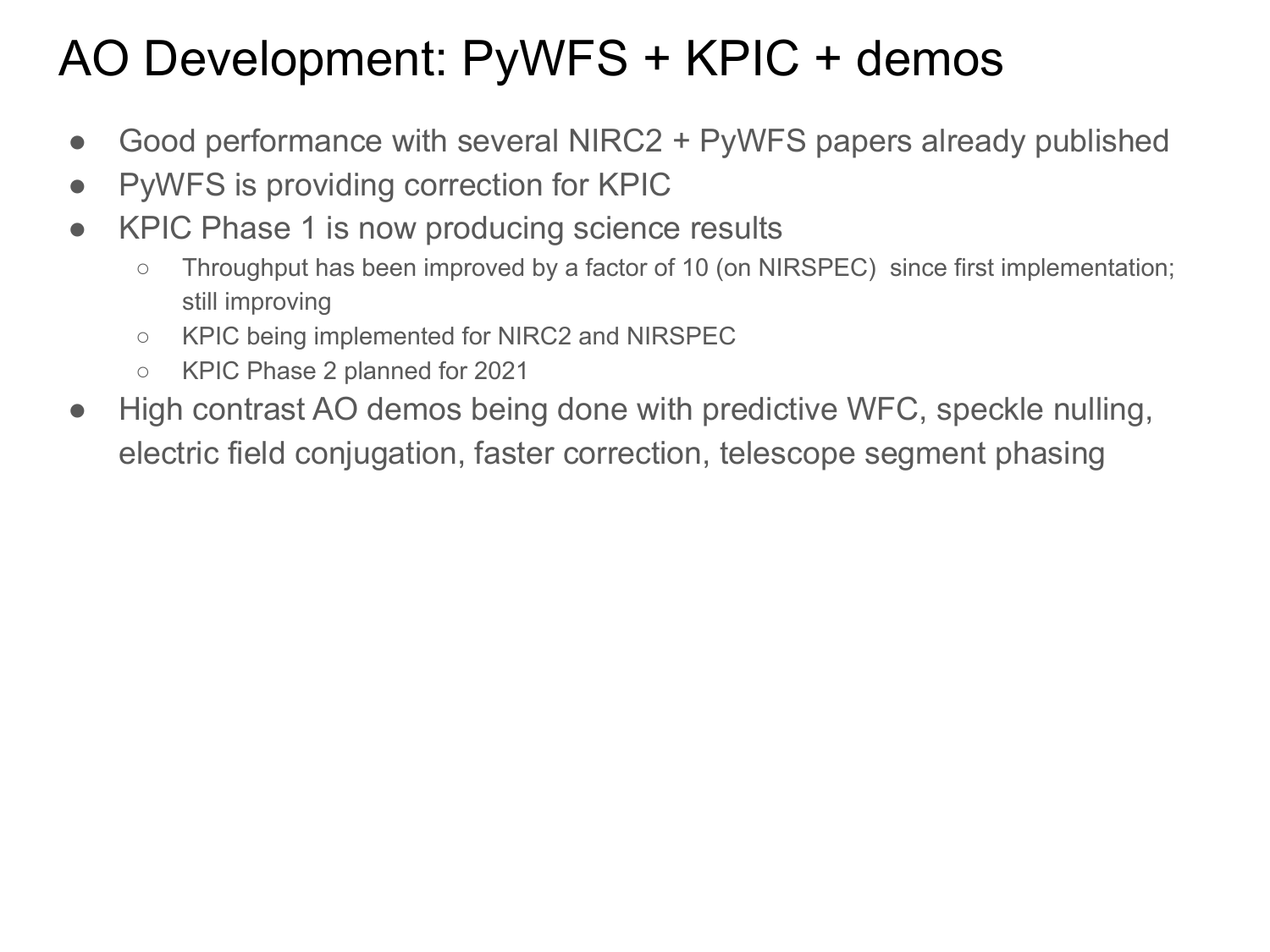#### Future AO Advances

- Future AO Study Group (WMKO / UH / Caltech / UC) is prioritizing improvements
	- Working on high-order DM and post-dawn AO studies / proposals with SSC endorsement
	- High order DM helps with bright objects and PyWFS gives sky coverage
	- Post-dawn AO: seeing does not deteriorate until ~2 hr past dawn
- Continuing collaboration with NASA Goddard on ORCAS LGS satellite
	- Potential for significantly improved sky coverage over initial estimate
	- Mission concept reviews in late November and then January for Feb 2022 proposal
	- Would be 3 year mission launched in 2025
- Adaptive secondary mirror study continues
	- P. Hinz white paper and multiple meetings since July SSC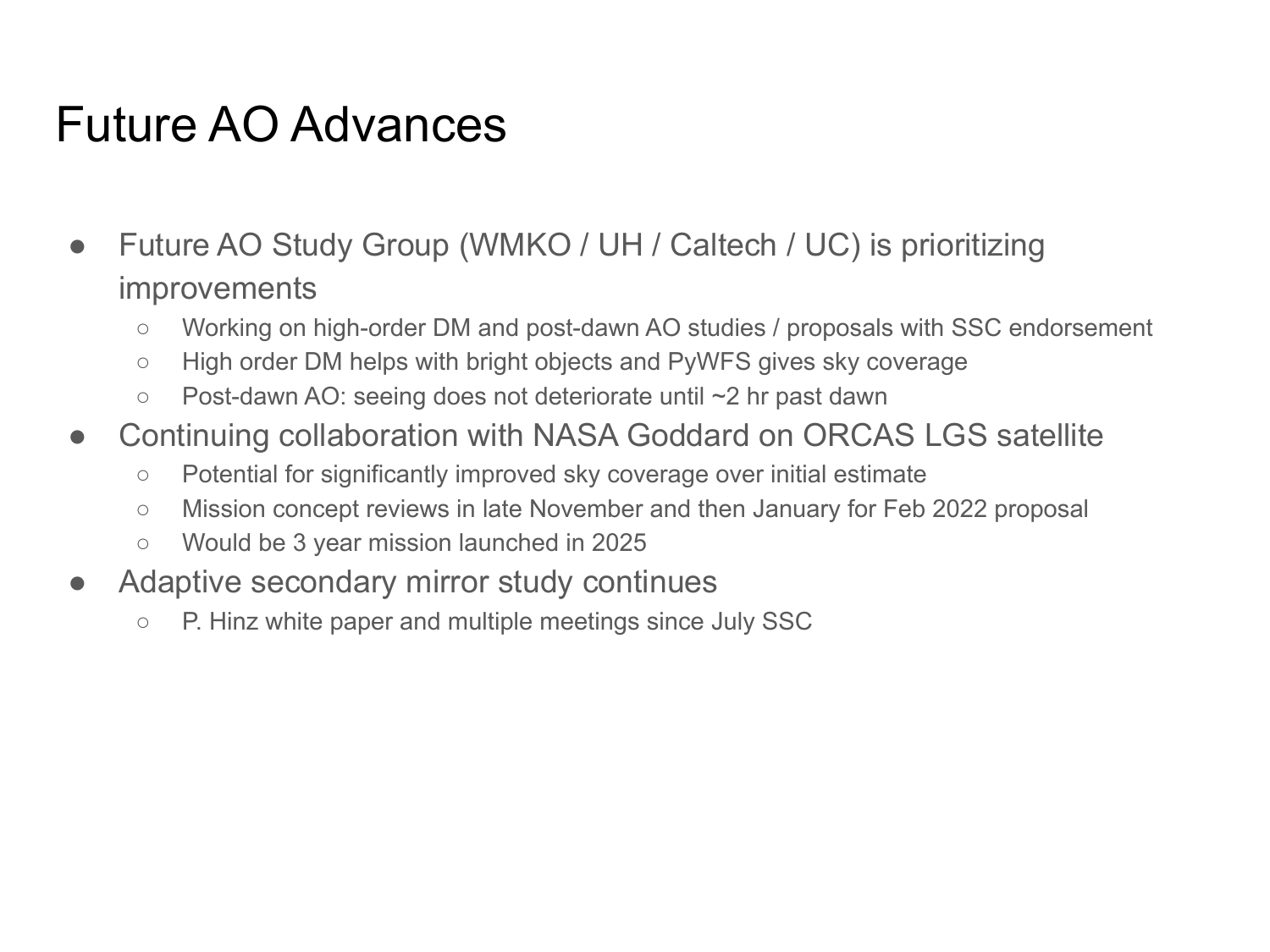### DSI - Data Services Initiative (1)

- Currently in design stage and initial prototyping.
- Partly funded by NASA award.
- Philosophy: create data that's useful, usable, and quick.
- Why: increase productivity, user base, and utility; be ready for new instruments; align with NASA priorities and requirements and NSF data availability.
- DSI will add a different layer that can access keywords to drive/read hardware.
- Four pillars of DSI: Prepare, Execute, Reduce, Archive, which are coordinated as operational blocks and layers in the DSI architecture.
- Database Driven Observing Interface
- Plan: started in FY21, major milestones before Feb. 2023; PypeIt in development for DEIMOS/MOSFIRE
- First prototypes of DSI will be KCWI, NIRES
- WMKO resources: 2 new hires, several staff/SAs, Kassis (PM), O'Meara (PI)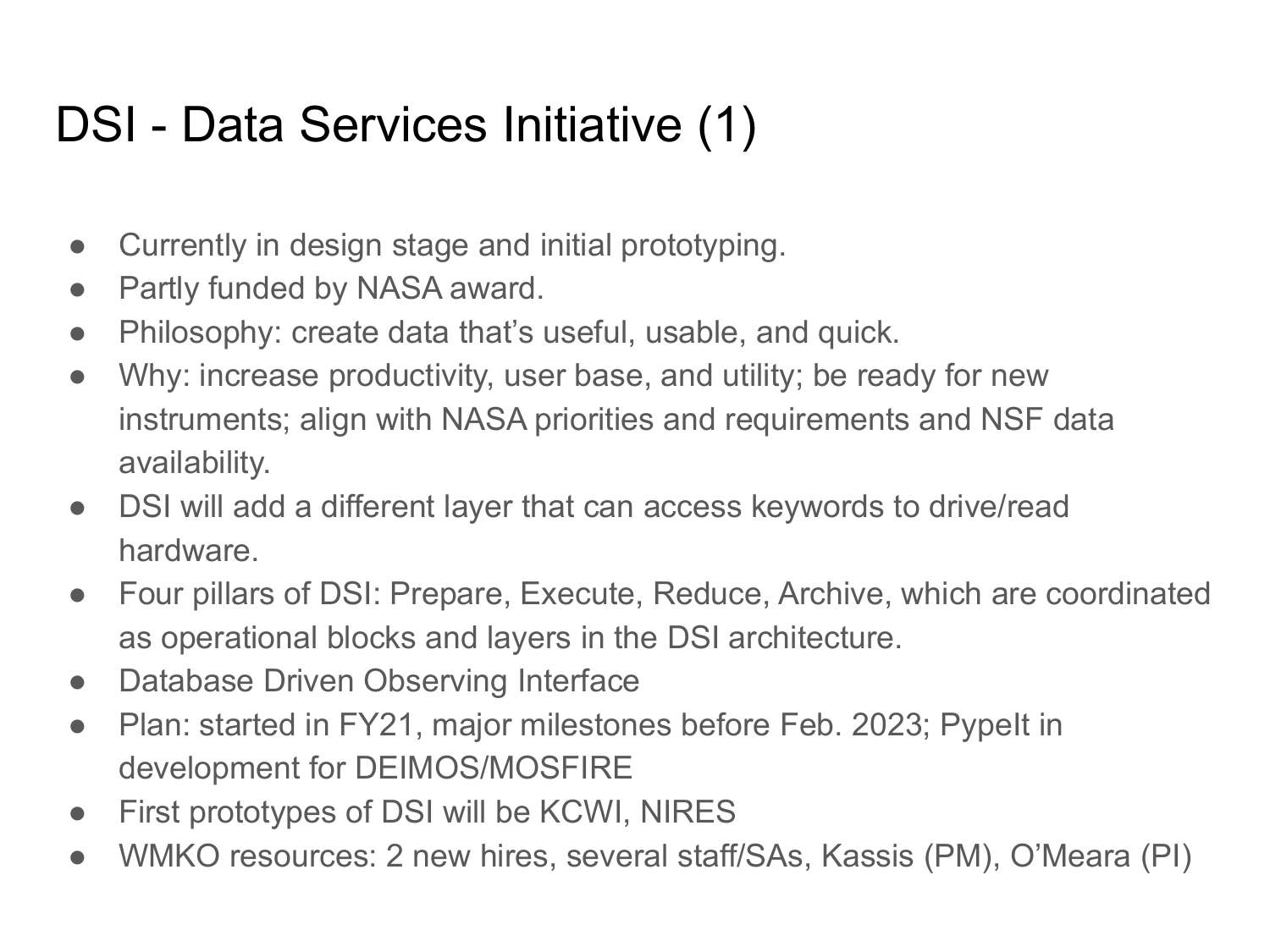#### DSI - Data Services Initiative (2)

- ODT (Observing Definition Tool) Workflow:
	- Observer adds target(s) to the Observing Definition Tool (ODT). The tool will be capable of ingesting non-sidereal objects, even automatically from JPL/Horizons.
	- Observer sets instrument configuration(s) in ODT
	- Observer sets observing sequence (dithers, nod/shuffle, co-ads, etc.)
	- User creates the observing block (OB)
- Above steps can be done any time prior to execution.
- At execution, the OB begins, but can be paused/stopped/altered.
- DSI will include quicklook tools: the team is working with Pypelt, with the ultimate goal to produce reduce data in realtime (<1 minute).
- Calibration: each ODT config will generate calibration set by pipeline needs; additional cals can be added; archival cals can also be used
- Observation: complete when cals and linked observations complete; incomplete observations flagged; validation checks
- DSI is not Gemini Phase 2 system (lessons learned from their system)
- ETC and planning tools are now being converted to python and online compatible with DSI. They will be vetted against archival data.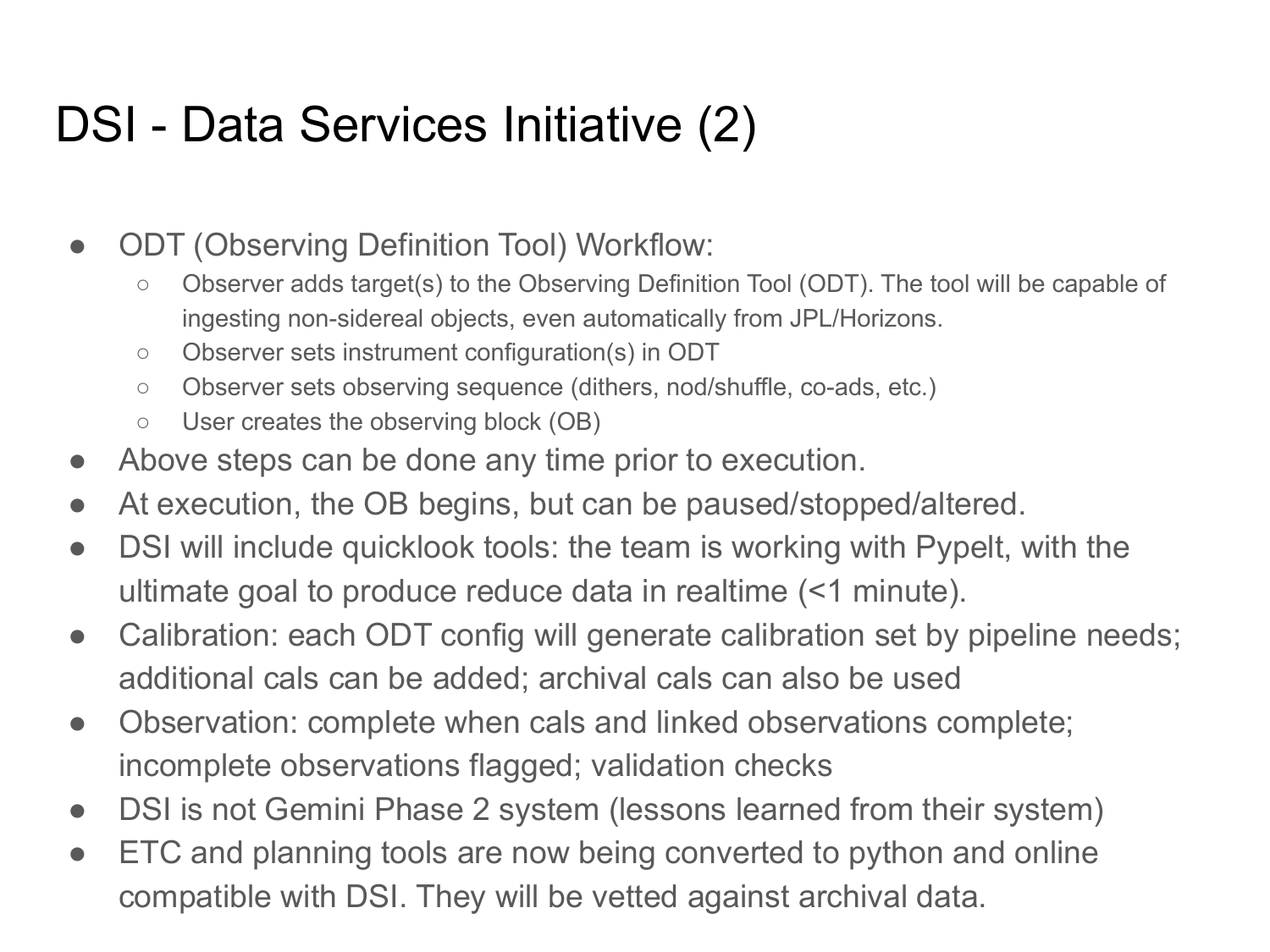#### IR spectroscopy workshop planning

- Proposal for a community workshop on infrared spectroscopy, in advance of the strategic planning exercise. Idea is to assess community needs, including discussion of instruments we have heard about (HISPEC, SCALES, IGNIS) and any potential new ideas not yet on the table. Tom Greene is organizing.
- Survey will be send out to Keck community in the coming month.
- 1-day workshop in January 2021 for interested members of Keck community, including instrument PIs, Keck, SSC, etc.
	- Motivational science talks.
	- Community poll results.
	- Instrument concepts (a) known, well-developed, (b) new, less-developed, (c) upgrades
	- Discussion of matching concepts.
- The workshop should yield a report to SSC/WMKO, which will inform the strategic plan. Goals are to enable prioritization and to identify gaps.
- Work needed before the survey is sent out includes data gathering on what is available at other observatories now, and planned in near future.
- Publicize e.g. at AAS meeting. Should reach out to solar system community.
- May be hard to get instrument team engagement given major proposal deadlines in same time period.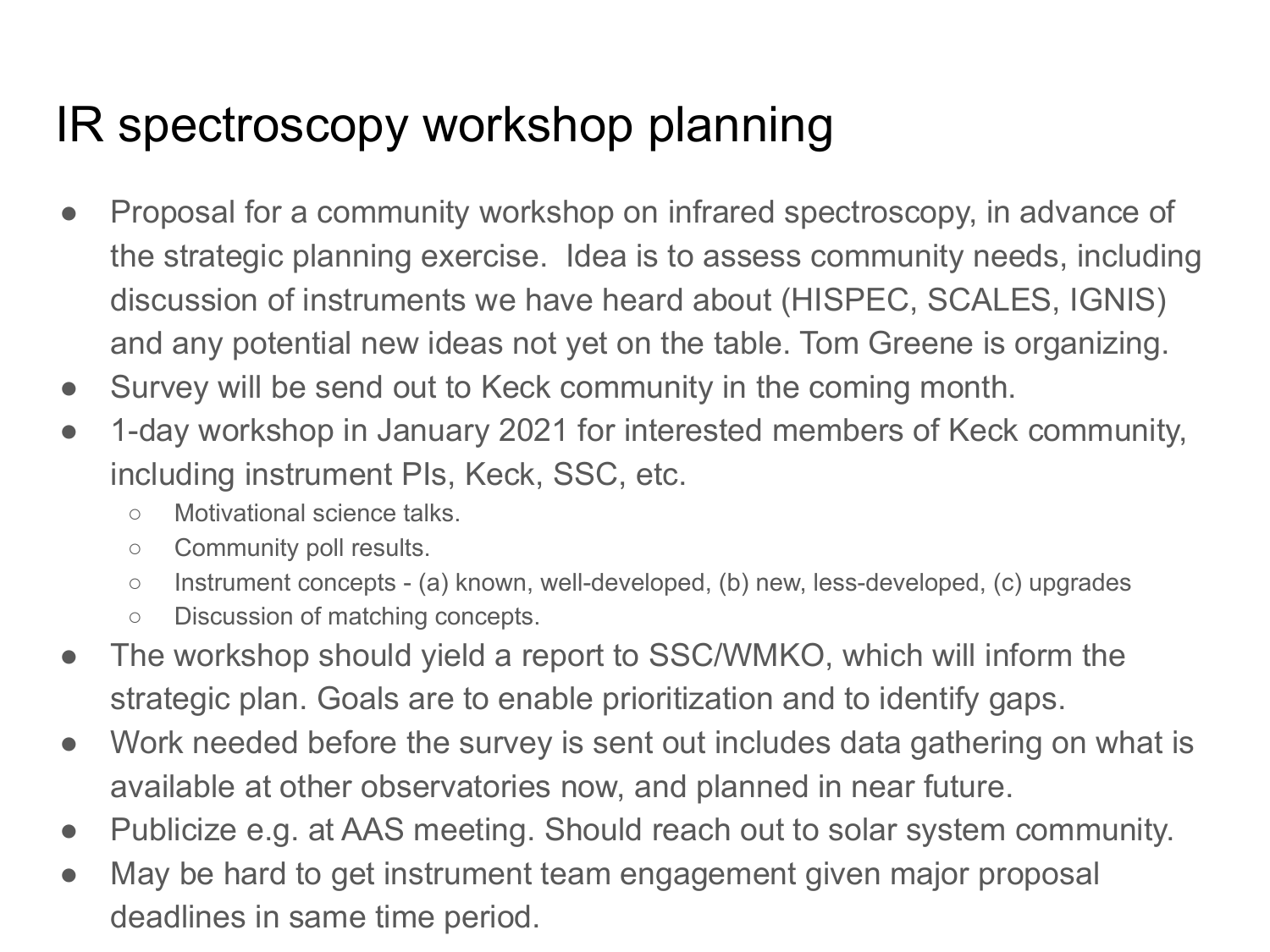#### Retirement Metrics

- Historical note: instruments have been retired only when the location was needed for another instrument, either new or re-positioned.
- Possible metrics:
	- $\circ$  usage: allocated # of nights per year, and scheduling "frequency"
	- $\circ$  productivity : # of publications
	- citations: raw number and impact factor
	- "efficiency" or normalization by # of nights
	- needed level of instrument care+feeding (staff time converted to \$\$)
	- Other possible metrics brought up in discussion: science diversity, unique capabilities.
- Large set of graphs was presented on the above, by instrument and year.
- Optical spectrographs are the most productive, impactful & efficient
	- several have been upgraded but now could be replaced with 2nd-generation instruments
- Although efficient, ESI & NIRSPEC usage and impact have declined
- Existing instrumentation insufficient to make optimal use of KAPA and potentially GLAO
	- OSIRIS efficiency is low compared to other frequently used instruments
- Takes about 6 years to evaluate an instrument's impact.
- WMKO's next strategic plan should include a vision for future instrumentation (including retirements & upgrades for existing instruments).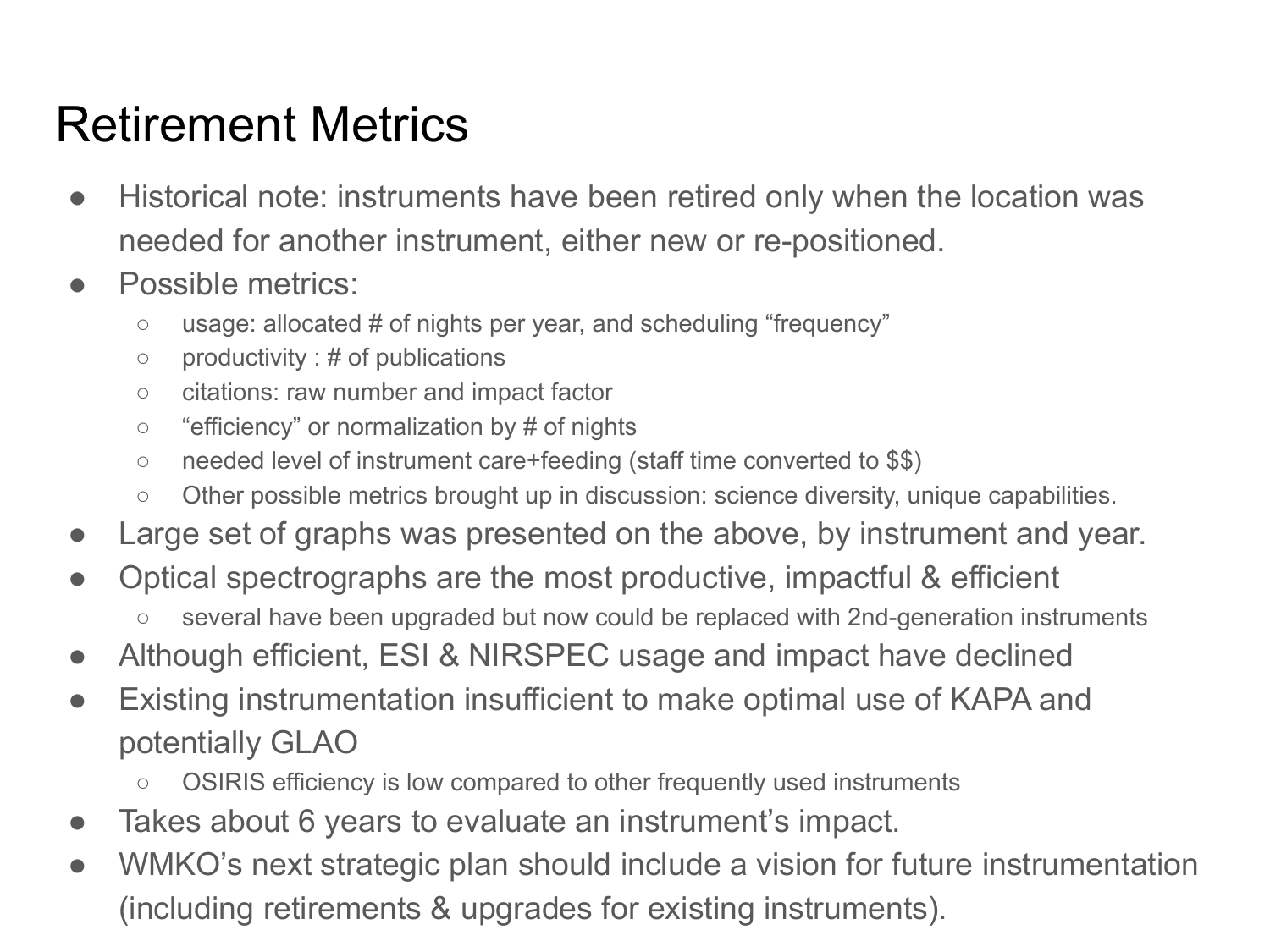#### **Cumulative Publications Since** Instrument First Light